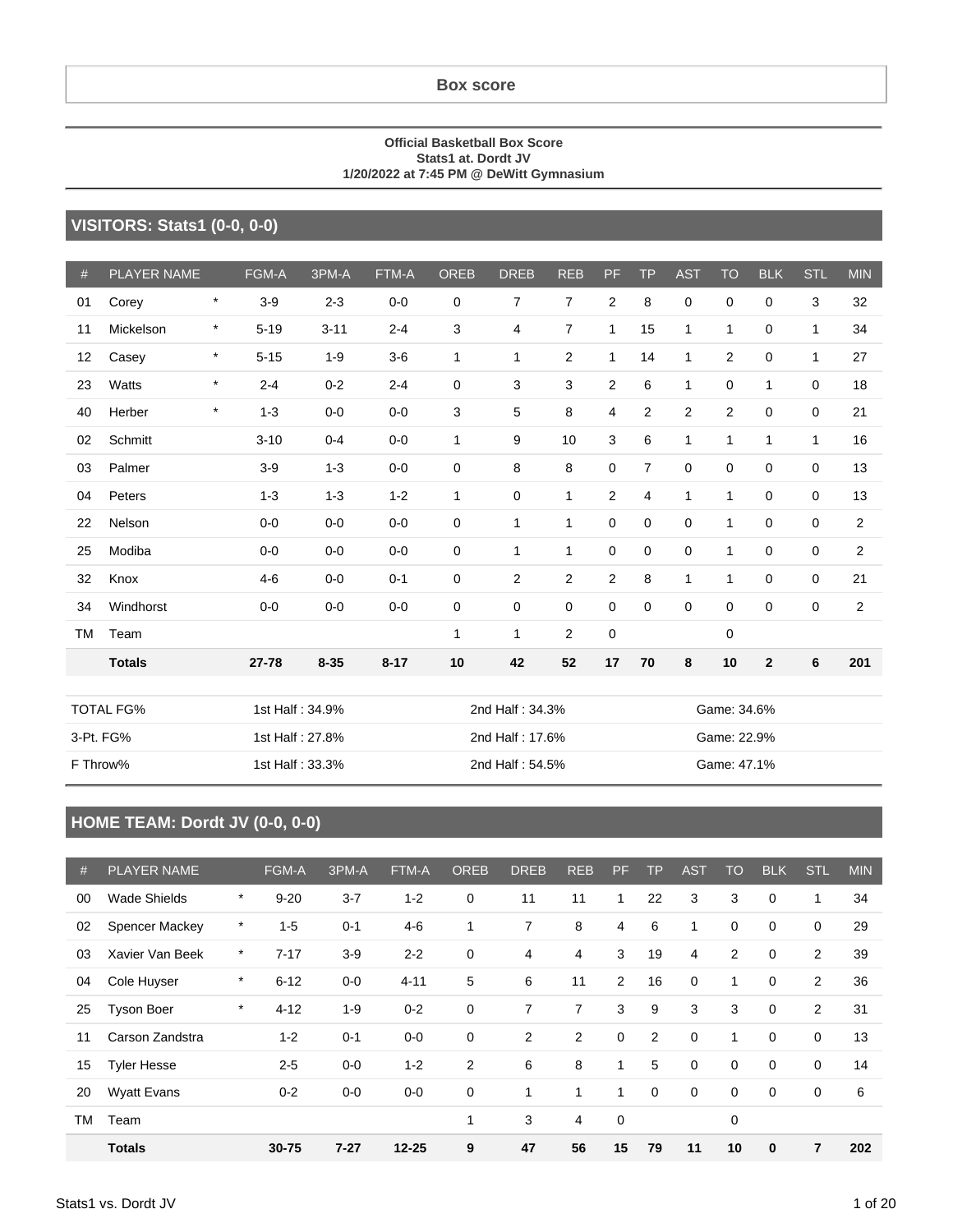| TOTAL FG% | 1st Half : 31.3% | 2nd Half : 55.6% | Game: 40.0% |
|-----------|------------------|------------------|-------------|
| 3-Pt. FG% | 1st Half : 11.8% | 2nd Half : 50.0% | Game: 25.9% |
| F Throw%  | 1st Half: 50.0%  | 2nd Half: 47.6%  | Game: 48.0% |

| <b>SCORE BY PERIODS.</b> |    | 2  |                          | <b>TOTAL</b> |
|--------------------------|----|----|--------------------------|--------------|
| Stats1                   | 37 | 33 | $\overline{\phantom{a}}$ | 70.          |
| Dordt JV                 | 34 | 45 | $\blacksquare$           | 79           |

**Officials:** ,,

**Attendance:** 0

**Technical fouls: STATS1-None. DORDT JV-None.**

**Points in the paint:** STATS1-24, DORDT JV-42. **Points off turnovers:** STATS1-7, DORDT JV-13. **2nd chance points:** STATS1-11, DORDT JV-7. **Fast break points:** STATS1-3, DORDT JV-0. **Bench Points:** STATS1-25, DORDT JV-7.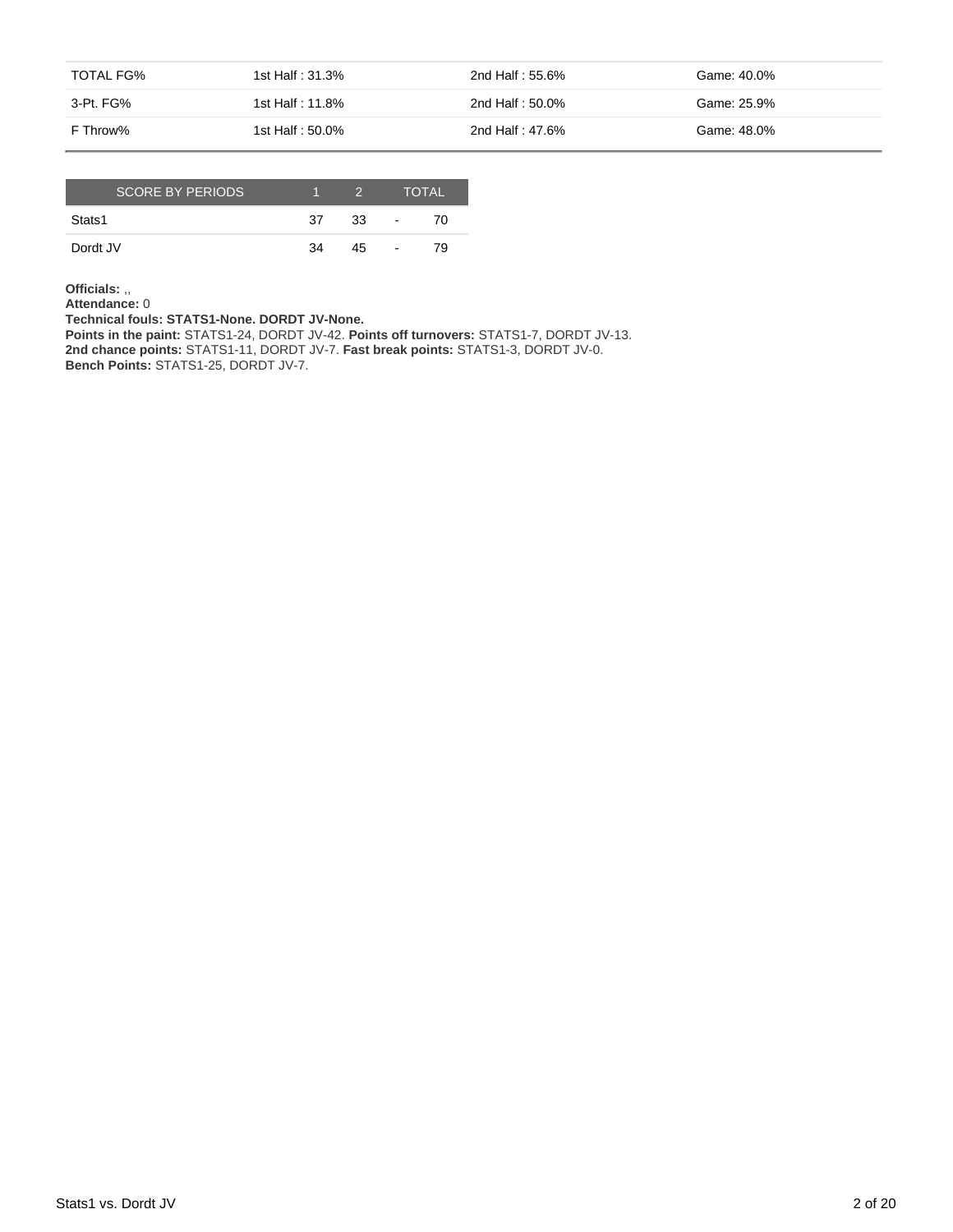#### **Play by Play**

### **1st Half**

| 19:47 |                                  |           | HUYSER, COLE missed jump shot           |
|-------|----------------------------------|-----------|-----------------------------------------|
| 19:47 |                                  |           | HUYSER, COLE offensive rebound          |
| 19:41 |                                  | $0 - 2$   | HUYSER, COLE made layup                 |
| 19:35 | MICKELSON missed 3-pt. jump shot | $0 - 2$   |                                         |
| 19:35 |                                  | $0 - 2$   | SHIELDS, WADE defensive rebound         |
| 19:24 |                                  | $0 - 2$   | BEEK, XAVIER VAN missed 3-pt. jump shot |
| 19:24 | <b>HERBER defensive rebound</b>  | $0 - 2$   |                                         |
| 19:13 | CASEY missed 3-pt. jump shot     | $0 - 2$   |                                         |
| 19:13 | HERBER offensive rebound         | $0 - 2$   |                                         |
| 19:08 |                                  | $0 - 2$   | Foul by BOER, TYSON                     |
| 18:50 | <b>WATTS made layup</b>          | $2 - 2$   |                                         |
| 18:37 |                                  | $2 - 2$   | SHIELDS, WADE missed 3-pt. jump shot    |
| 18:37 | MICKELSON defensive rebound      | $2 - 2$   |                                         |
| 18:24 | MICKELSON made jump shot         | $4 - 2$   |                                         |
| 18:08 |                                  | $4 - 4$   | SHIELDS, WADE made jump shot            |
| 17:53 | MICKELSON made 3-pt. jump shot   | $7 - 4$   |                                         |
| 17:53 | Assist by HERBER                 | $7 - 4$   |                                         |
| 17:42 | Foul by HERBER                   | $7 - 4$   |                                         |
| 17:42 |                                  | $7 - 5$   | BEEK, XAVIER VAN made free throw        |
| 17:42 |                                  | $7 - 6$   | BEEK, XAVIER VAN made free throw        |
| 17:32 | CASEY made jump shot             | $9 - 6$   |                                         |
| 17:22 |                                  | $9 - 8$   | SHIELDS, WADE made layup                |
| 17:14 | MICKELSON made 3-pt. jump shot   | $12 - 8$  |                                         |
| 17:14 | Assist by CASEY                  | $12 - 8$  |                                         |
| 16:55 |                                  | $12 - 10$ | SHIELDS, WADE made layup                |
| 16:44 | Foul by HERBER                   | $12 - 10$ |                                         |
| 16:44 | Turnover by HERBER               | $12 - 10$ |                                         |
| 16:44 | PALMER enters the game           | $12 - 10$ |                                         |
| 16:44 | SCHMITT enters the game          | $12 - 10$ |                                         |
| 16:44 | HERBER goes to the bench         | $12 - 10$ |                                         |
| 16:44 | CASEY goes to the bench          | $12 - 10$ |                                         |
| 16:35 |                                  | $12 - 10$ | BOER, TYSON missed 3-pt. jump shot      |
| 16:35 |                                  | $12 - 10$ | TEAM offensive rebound                  |
| 16:30 |                                  | $12 - 10$ | MACKEY, SPENCER missed jump shot        |
|       |                                  |           |                                         |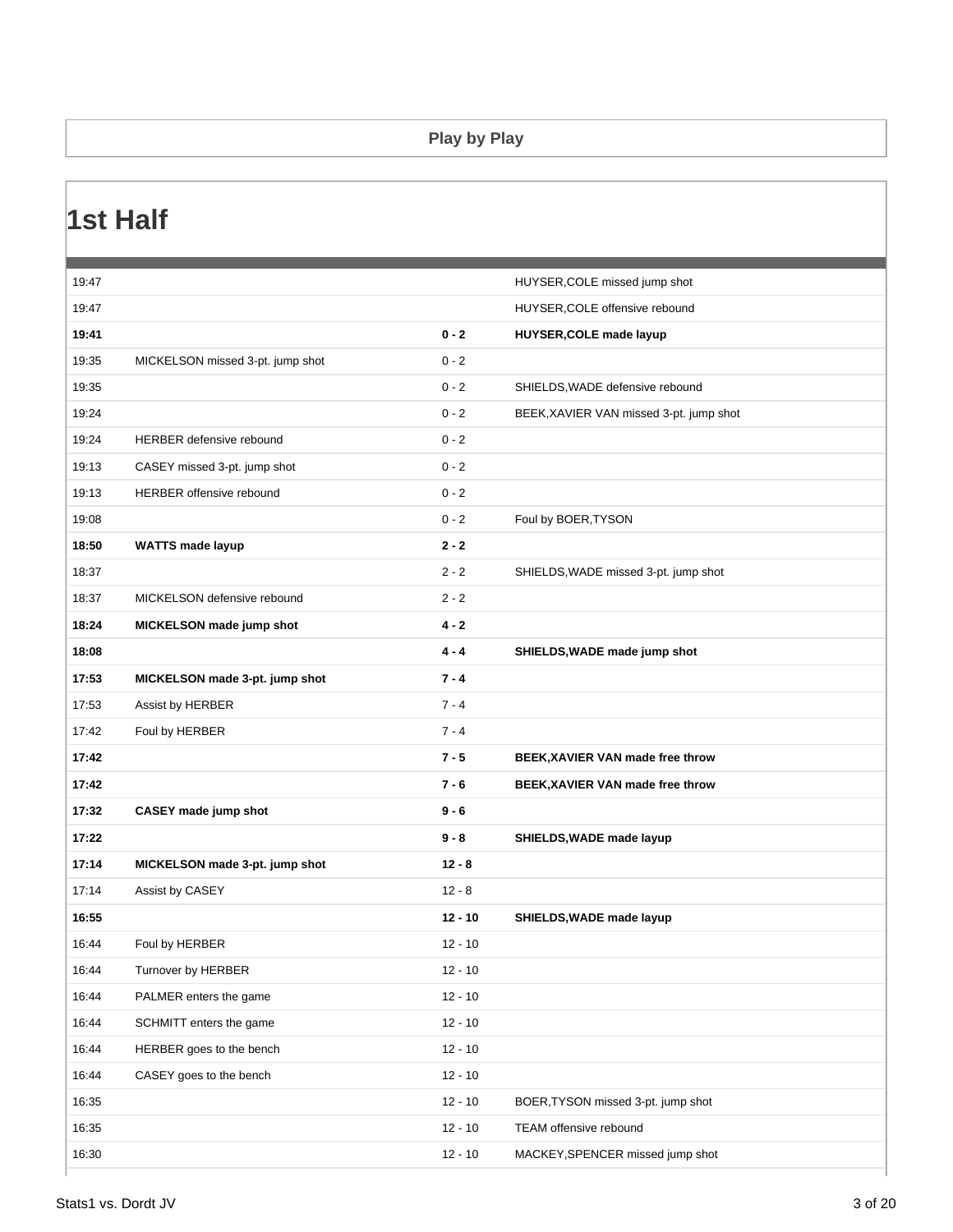| 16:30 | <b>Block by WATTS</b>          | $12 - 10$ |                                    |
|-------|--------------------------------|-----------|------------------------------------|
| 16:30 | COREY defensive rebound        | $12 - 10$ |                                    |
| 16:23 | COREY missed layup             | $12 - 10$ |                                    |
| 16:23 |                                | $12 - 10$ | BOER, TYSON defensive rebound      |
| 16:14 |                                | $12 - 10$ | BOER, TYSON missed 3-pt. jump shot |
| 16:14 | PALMER defensive rebound       | $12 - 10$ |                                    |
| 15:53 | PALMER missed jump shot        | $12 - 10$ |                                    |
| 15:53 |                                | $12 - 10$ | BEEK, XAVIER VAN defensive rebound |
| 15:46 |                                | $12 - 10$ | SHIELDS, WADE missed jump shot     |
| 15:46 |                                | $12 - 10$ | HUYSER, COLE offensive rebound     |
| 15:41 |                                | $12 - 10$ | HUYSER, COLE missed layup          |
| 15:41 |                                | $12 - 10$ | MACKEY, SPENCER offensive rebound  |
| 15:35 |                                | $12 - 10$ | MACKEY, SPENCER missed dunk        |
| 15:35 | SCHMITT defensive rebound      | $12 - 10$ |                                    |
| 15:23 | PALMER missed layup            | $12 - 10$ |                                    |
| 15:23 |                                | $12 - 10$ | HUYSER, COLE defensive rebound     |
| 15:07 |                                | $12 - 10$ | BEEK, XAVIER VAN missed jump shot  |
| 15:07 | TEAM deadball rebound          | $12 - 10$ |                                    |
| 14:56 | PALMER made 3-pt. jump shot    | $15 - 10$ |                                    |
| 14:45 |                                | $15 - 10$ | SHIELDS, WADE missed layup         |
| 14:45 | SCHMITT defensive rebound      | $15 - 10$ |                                    |
| 14:39 | <b>PALMER</b> made layup       | $17 - 10$ |                                    |
| 14:39 | Assist by SCHMITT              | $17 - 10$ |                                    |
| 14:34 |                                | $17 - 10$ | FULL TIMEOUT by Dordt JV           |
| 14:34 | KNOX enters the game           | $17 - 10$ |                                    |
| 14:34 | WATTS goes to the bench        | $17 - 10$ |                                    |
| 14:22 | Foul by COREY                  | $17 - 10$ |                                    |
| 14:17 |                                | $17 - 10$ | Turnover by BOER, TYSON            |
| 14:16 | Steal by COREY                 | $17 - 10$ |                                    |
| 14:10 | Turnover by KNOX               | $17 - 10$ |                                    |
| 14:09 |                                | $17 - 10$ | Steal by BOER, TYSON               |
| 14:07 |                                | $17 - 10$ | Turnover by BOER, TYSON            |
| 14:06 | Steal by SCHMITT               | $17 - 10$ |                                    |
| 14:04 | <b>SCHMITT made layup</b>      | $19 - 10$ |                                    |
| 14:04 | Assist by KNOX                 | $19 - 10$ |                                    |
| 13:32 |                                | $19 - 10$ | Turnover by SHIELDS, WADE          |
| 13:22 | MICKELSON missed layup         | $19 - 10$ |                                    |
| 13:22 |                                | $19 - 10$ | MACKEY, SPENCER defensive rebound  |
| 13:13 |                                | $19 - 12$ | <b>MACKEY, SPENCER made layup</b>  |
| 13:04 | SCHMITT missed 3-pt. jump shot | $19 - 12$ |                                    |
| 13:04 |                                | $19 - 12$ | HUYSER, COLE defensive rebound     |
| 12:59 |                                | $19 - 12$ | BOER, TYSON missed 3-pt. jump shot |
|       |                                |           |                                    |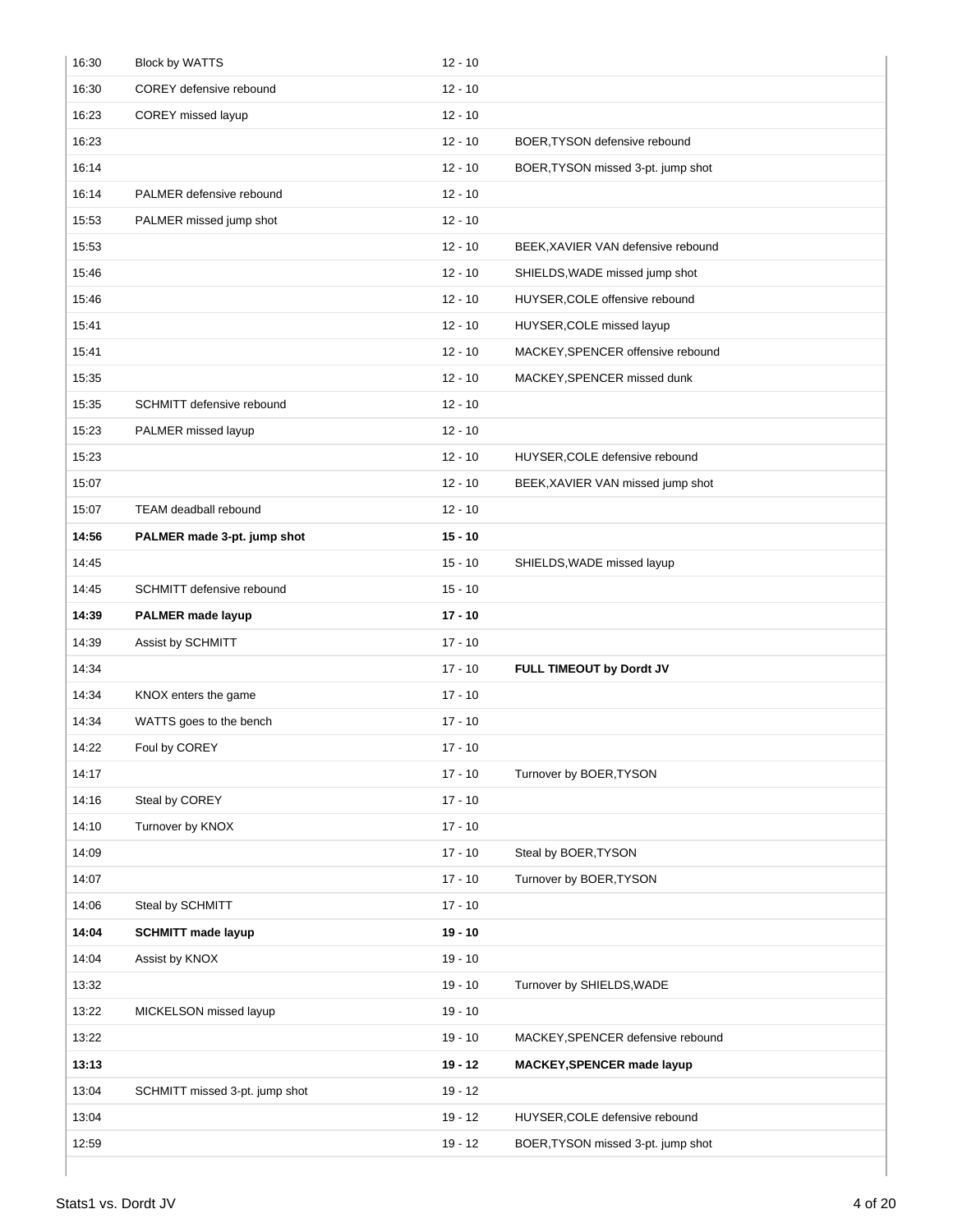| 12:59 | COREY defensive rebound          | $19 - 12$ |                                         |
|-------|----------------------------------|-----------|-----------------------------------------|
| 12:50 | KNOX missed jump shot            | $19 - 12$ |                                         |
| 12:50 |                                  | $19 - 12$ | BOER, TYSON defensive rebound           |
| 12:43 |                                  | $19 - 12$ | BEEK, XAVIER VAN missed 3-pt. jump shot |
| 12:43 | COREY defensive rebound          | $19 - 12$ |                                         |
| 12:37 | MICKELSON missed 3-pt. jump shot | $19 - 12$ |                                         |
| 12:37 | TEAM offensive rebound           | $19 - 12$ |                                         |
| 12:34 | WATTS enters the game            | $19 - 12$ |                                         |
| 12:34 | CASEY enters the game            | $19 - 12$ |                                         |
| 12:34 | PETERS enters the game           | $19 - 12$ |                                         |
| 12:34 | MICKELSON goes to the bench      | $19 - 12$ |                                         |
| 12:34 | PALMER goes to the bench         | $19 - 12$ |                                         |
| 12:34 | COREY goes to the bench          | $19 - 12$ |                                         |
| 12:23 | SCHMITT missed 3-pt. jump shot   | $19 - 12$ |                                         |
| 12:23 |                                  | $19 - 12$ | SHIELDS, WADE defensive rebound         |
| 12:15 |                                  | $19 - 12$ | HUYSER, COLE missed layup               |
| 12:15 | WATTS defensive rebound          | $19 - 12$ |                                         |
| 12:07 | CASEY made 3-pt. jump shot       | $22 - 12$ |                                         |
| 12:07 | Assist by WATTS                  | $22 - 12$ |                                         |
| 11:47 |                                  | $22 - 12$ | BOER, TYSON missed 3-pt. jump shot      |
| 11:47 | SCHMITT defensive rebound        | $22 - 12$ |                                         |
| 11:30 | <b>KNOX made layup</b>           | $24 - 12$ |                                         |
| 11:17 |                                  | $24 - 12$ | HUYSER, COLE missed layup               |
| 11:17 |                                  | $24 - 12$ | HUYSER, COLE offensive rebound          |
| 11:13 | Foul by SCHMITT                  | $24 - 12$ |                                         |
| 11:13 |                                  | $24 - 12$ | HUYSER, COLE missed free throw          |
| 11:13 |                                  | 24 - 12   | <b>TEAM deadball rebound</b>            |
| 11:13 |                                  | $24 - 12$ | HUYSER, COLE missed free throw          |
| 11:13 | SCHMITT defensive rebound        | $24 - 12$ |                                         |
| 11:13 |                                  | $24 - 12$ | ZANDSTRA, CARSON enters the game        |
| 11:13 |                                  | $24 - 12$ | MACKEY, SPENCER goes to the bench       |
| 10:56 | WATTS missed 3-pt. jump shot     | $24 - 12$ |                                         |
| 10:56 |                                  | $24 - 12$ | SHIELDS, WADE defensive rebound         |
| 10:46 |                                  | $24 - 14$ | SHIELDS, WADE made layup                |
| 10:38 | CASEY missed 3-pt. jump shot     | $24 - 14$ |                                         |
| 10:38 |                                  | $24 - 14$ | HUYSER, COLE defensive rebound          |
| 10:28 |                                  | $24 - 17$ | SHIELDS, WADE made 3-pt. jump shot      |
| 10:28 |                                  | $24 - 17$ | Assist by BEEK, XAVIER VAN              |
| 10:11 |                                  | $24 - 17$ | Foul by HUYSER, COLE                    |
| 10:11 | <b>CASEY</b> made free throw     | $25 - 17$ |                                         |
| 10:11 | CASEY missed free throw          | $25 - 17$ |                                         |
| 10:11 |                                  | $25 - 17$ | MACKEY, SPENCER defensive rebound       |
|       |                                  |           |                                         |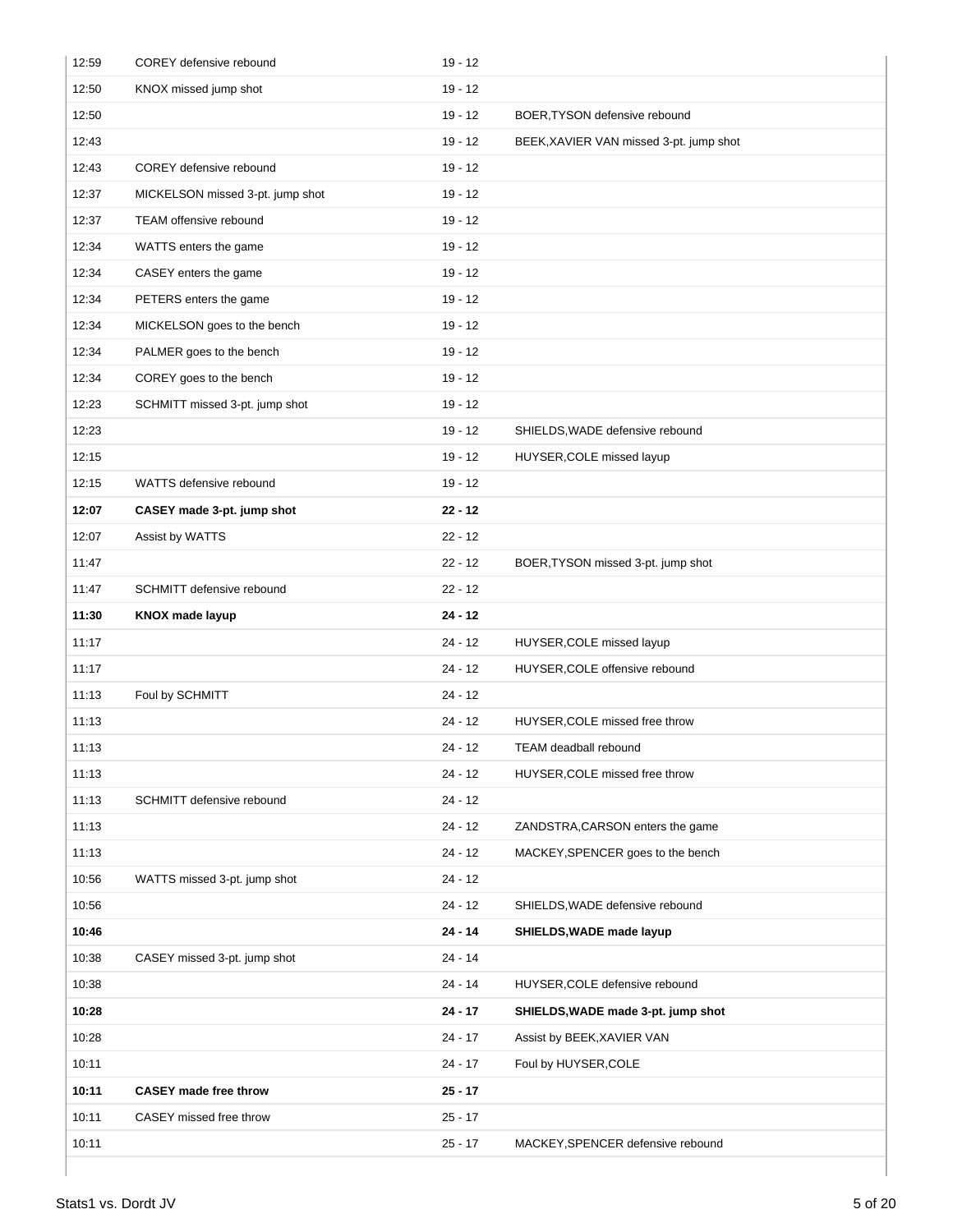| 10:11 | MICKELSON enters the game        | $25 - 17$ |                                         |
|-------|----------------------------------|-----------|-----------------------------------------|
| 10:11 | HERBER enters the game           | $25 - 17$ |                                         |
| 10:11 | COREY enters the game            | $25 - 17$ |                                         |
| 10:11 | WATTS goes to the bench          | $25 - 17$ |                                         |
| 10:11 | PETERS goes to the bench         | $25 - 17$ |                                         |
| 10:11 | SCHMITT goes to the bench        | $25 - 17$ |                                         |
| 10:11 |                                  | $25 - 17$ | HESSE, TYLER enters the game            |
| 10:11 |                                  | $25 - 17$ | MACKEY, SPENCER enters the game         |
| 10:11 |                                  | $25 - 17$ | BOER, TYSON goes to the bench           |
| 10:11 |                                  | $25 - 17$ | BEEK, XAVIER VAN goes to the bench      |
| 10:08 |                                  | $25 - 17$ | ZANDSTRA, CARSON missed 3-pt. jump shot |
| 10:08 | <b>HERBER defensive rebound</b>  | $25 - 17$ |                                         |
| 09:38 | COREY missed layup               | $25 - 17$ |                                         |
| 09:38 |                                  | $25 - 17$ | HESSE, TYLER defensive rebound          |
| 09:25 |                                  | $25 - 17$ | MACKEY, SPENCER missed jump shot        |
| 09:25 | MICKELSON defensive rebound      | $25 - 17$ |                                         |
| 09:12 | <b>KNOX made layup</b>           | $27 - 17$ |                                         |
| 09:02 |                                  | $27 - 19$ | SHIELDS, WADE made layup                |
| 08:57 |                                  | $27 - 19$ | BOER, TYSON enters the game             |
| 08:57 |                                  | $27 - 19$ | BEEK, XAVIER VAN enters the game        |
| 08:57 |                                  | $27 - 19$ | HUYSER, COLE goes to the bench          |
| 08:57 |                                  | $27 - 19$ | SHIELDS, WADE goes to the bench         |
| 08:45 | MICKELSON missed 3-pt. jump shot | $27 - 19$ |                                         |
| 08:45 |                                  | $27 - 19$ | HESSE, TYLER defensive rebound          |
| 08:28 |                                  | $27 - 21$ | HESSE, TYLER made layup                 |
| 08:09 | HERBER missed layup              | $27 - 21$ |                                         |
| 08:09 |                                  | $27 - 21$ | MACKEY, SPENCER defensive rebound       |
| 07:45 |                                  | $27 - 23$ | ZANDSTRA, CARSON made layup             |
| 07:35 | KNOX missed layup                | $27 - 23$ |                                         |
| 07:35 |                                  | $27 - 23$ | BEEK, XAVIER VAN defensive rebound      |
| 07:30 |                                  | $27 - 25$ | <b>BOER, TYSON made layup</b>           |
| 07:30 |                                  | $27 - 25$ | Assist by BEEK, XAVIER VAN              |
| 07:15 | CASEY missed 3-pt. jump shot     | $27 - 25$ |                                         |
| 07:15 |                                  | $27 - 25$ | ZANDSTRA, CARSON defensive rebound      |
| 07:07 |                                  | $27 - 25$ | BEEK, XAVIER VAN missed 3-pt. jump shot |
| 07:07 |                                  | $27 - 25$ | HESSE, TYLER offensive rebound          |
| 06:37 |                                  | $27 - 25$ | HESSE, TYLER missed layup               |
| 06:37 |                                  | $27 - 25$ | HESSE, TYLER offensive rebound          |
| 06:37 |                                  | $27 - 25$ | HESSE, TYLER missed layup               |
| 06:37 | KNOX defensive rebound           | $27 - 25$ |                                         |
| 06:37 | FULL TIMEOUT by Stats1           | $27 - 25$ |                                         |
| 06:37 |                                  |           |                                         |
|       | WATTS enters the game            | $27 - 25$ |                                         |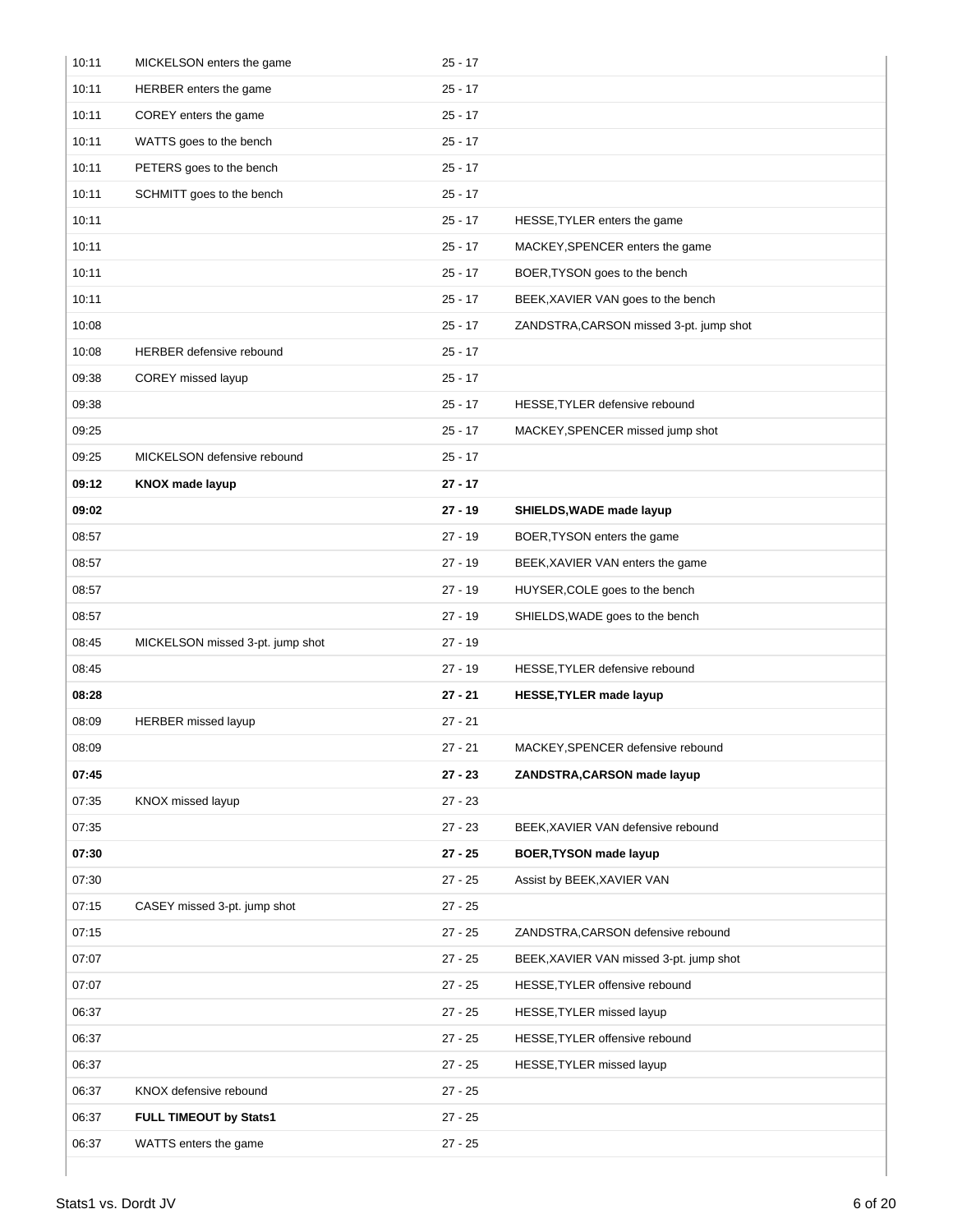| 06:37 | PALMER enters the game        | $27 - 25$ |                                         |
|-------|-------------------------------|-----------|-----------------------------------------|
| 06:37 | SCHMITT enters the game       | $27 - 25$ |                                         |
| 06:37 | HERBER goes to the bench      | $27 - 25$ |                                         |
| 06:37 | KNOX goes to the bench        | $27 - 25$ |                                         |
| 06:37 | CASEY goes to the bench       | $27 - 25$ |                                         |
| 06:36 | MICKELSON missed jump shot    | $27 - 25$ |                                         |
| 06:36 |                               | $27 - 25$ | MACKEY, SPENCER defensive rebound       |
| 06:31 |                               | $27 - 25$ | HESSE, TYLER missed layup               |
| 06:31 | PALMER defensive rebound      | $27 - 25$ |                                         |
| 06:24 | PALMER missed 3-pt. jump shot | $27 - 25$ |                                         |
| 06:24 |                               | $27 - 25$ | MACKEY, SPENCER defensive rebound       |
| 06:08 |                               | $27 - 25$ | BEEK, XAVIER VAN missed 3-pt. jump shot |
| 06:08 | WATTS defensive rebound       | $27 - 25$ |                                         |
| 05:50 | SCHMITT missed jump shot      | $27 - 25$ |                                         |
| 05:50 |                               | $27 - 25$ | HESSE, TYLER defensive rebound          |
| 05:34 |                               | $27 - 25$ | BOER, TYSON missed 3-pt. jump shot      |
| 05:34 | PALMER defensive rebound      | $27 - 25$ |                                         |
| 05:30 |                               | $27 - 25$ | Foul by MACKEY, SPENCER                 |
| 05:30 |                               | $27 - 25$ | EVANS, WYATT enters the game            |
| 05:30 |                               | $27 - 25$ | SHIELDS, WADE enters the game           |
| 05:30 |                               | $27 - 25$ | HUYSER, COLE enters the game            |
| 05:30 |                               | $27 - 25$ | BOER, TYSON goes to the bench           |
| 05:30 |                               | $27 - 25$ | ZANDSTRA, CARSON goes to the bench      |
| 05:30 |                               | $27 - 25$ | MACKEY, SPENCER goes to the bench       |
| 05:22 | SCHMITT missed jump shot      | $27 - 25$ |                                         |
| 05:22 |                               | $27 - 25$ | EVANS, WYATT defensive rebound          |
| 05:14 |                               | 27 - 25   | SHIELDS, WADE missed 3-pt. jump shot    |
| 05:14 | PALMER defensive rebound      | $27 - 25$ |                                         |
| 05:02 | PALMER made layup             | $29 - 25$ |                                         |
| 04:51 |                               | $29 - 27$ | HESSE, TYLER made jump shot             |
| 04:43 | COREY missed jump shot        | $29 - 27$ |                                         |
| 04:43 |                               | $29 - 27$ | HESSE, TYLER defensive rebound          |
| 04:34 |                               | $29 - 30$ | SHIELDS, WADE made 3-pt. jump shot      |
| 04:21 |                               | $29 - 30$ | Foul by EVANS, WYATT                    |
| 04:21 | KNOX enters the game          | $29 - 30$ |                                         |
| 04:21 | CASEY enters the game         | $29 - 30$ |                                         |
| 04:21 | PALMER goes to the bench      | $29 - 30$ |                                         |
| 04:21 | SCHMITT goes to the bench     | $29 - 30$ |                                         |
| 04:21 |                               | $29 - 30$ | BOER, TYSON enters the game             |
| 04:21 |                               | $29 - 30$ | HESSE, TYLER goes to the bench          |
| 04:16 | <b>WATTS made layup</b>       | $31 - 30$ |                                         |
| 04:00 |                               | $31 - 30$ | EVANS, WYATT missed jump shot           |
|       |                               |           |                                         |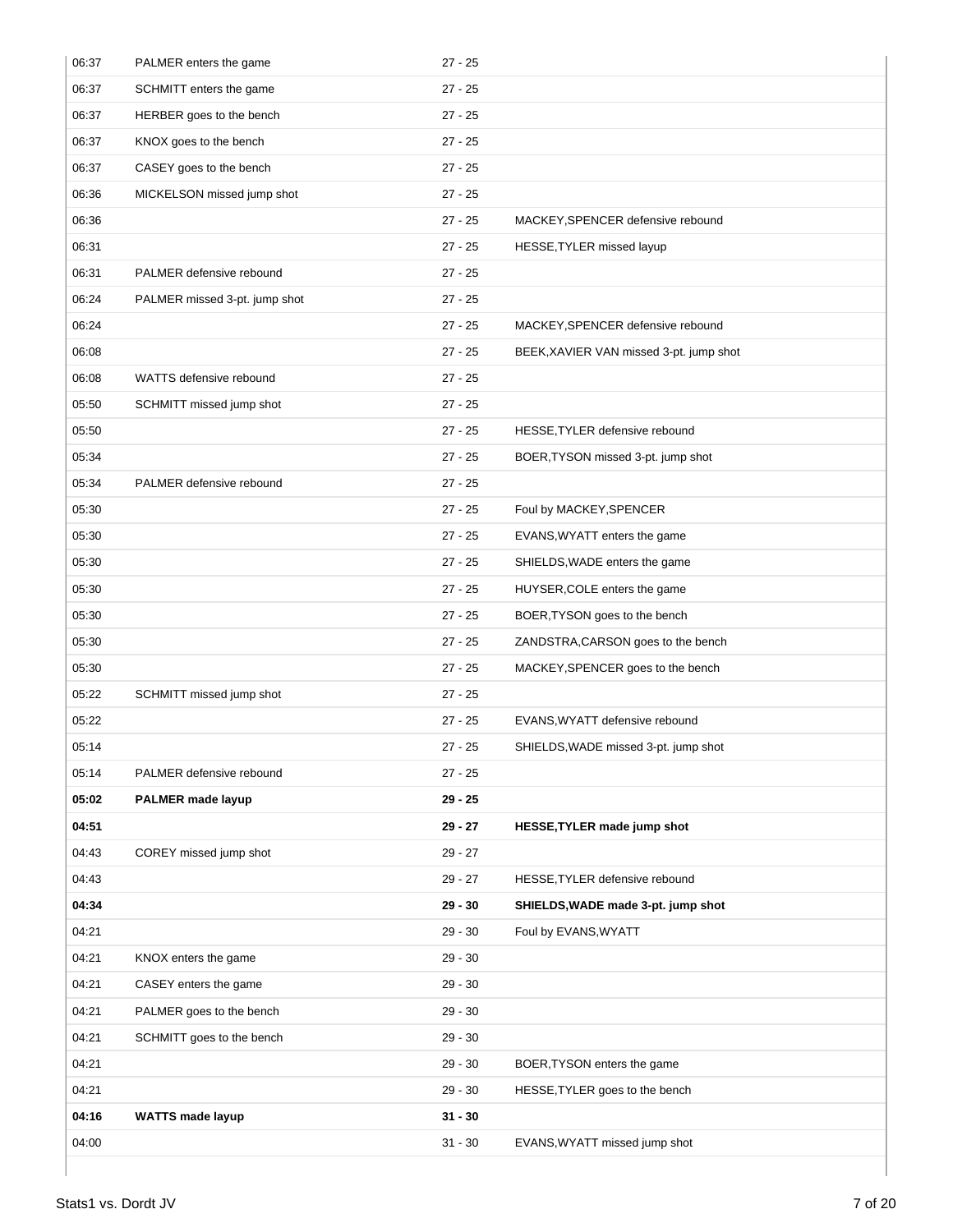| 04:00 | COREY defensive rebound          | $31 - 30$ |                                      |
|-------|----------------------------------|-----------|--------------------------------------|
| 03:53 | CASEY missed layup               | $31 - 30$ |                                      |
| 03:53 |                                  | $31 - 30$ | BOER, TYSON defensive rebound        |
| 03:43 |                                  | $31 - 30$ | SHIELDS, WADE missed layup           |
| 03:43 | COREY defensive rebound          | $31 - 30$ |                                      |
| 03:35 | COREY missed 3-pt. jump shot     | $31 - 30$ |                                      |
| 03:35 |                                  | $31 - 30$ | <b>TEAM defensive rebound</b>        |
| 03:12 |                                  | $31 - 30$ | EVANS, WYATT missed layup            |
| 03:12 | WATTS defensive rebound          | $31 - 30$ |                                      |
| 03:00 | MICKELSON missed jump shot       | $31 - 30$ |                                      |
| 03:00 |                                  | $31 - 30$ | SHIELDS, WADE defensive rebound      |
| 02:54 |                                  | $31 - 32$ | BEEK, XAVIER VAN made layup          |
| 02:40 | <b>CASEY</b> made jump shot      | $33 - 32$ |                                      |
| 02:30 |                                  | $33 - 32$ | Turnover by SHIELDS, WADE            |
| 02:28 | Steal by MICKELSON               | $33 - 32$ |                                      |
| 02:21 |                                  | $33 - 32$ | Foul by BEEK, XAVIER VAN             |
| 02:21 | WATTS missed free throw          | $33 - 32$ |                                      |
| 02:21 | <b>TEAM deadball rebound</b>     | $33 - 32$ |                                      |
| 02:21 | <b>WATTS made free throw</b>     | $34 - 32$ |                                      |
| 02:21 | HERBER enters the game           | $34 - 32$ |                                      |
| 02:21 | WATTS goes to the bench          | $34 - 32$ |                                      |
| 02:21 |                                  | $34 - 32$ | MACKEY, SPENCER enters the game      |
| 02:21 |                                  | $34 - 32$ | EVANS, WYATT goes to the bench       |
| 02:10 |                                  | $34 - 34$ | <b>BOER, TYSON made layup</b>        |
| 02:10 |                                  | $34 - 34$ | Assist by SHIELDS, WADE              |
| 02:00 |                                  | $34 - 34$ | Foul by HUYSER, COLE                 |
| 02:00 | MICKELSON missed free throw      | 34 - 34   |                                      |
| 02:00 | TEAM deadball rebound            | $34 - 34$ |                                      |
| 02:00 | MICKELSON missed free throw      | $34 - 34$ |                                      |
| 02:00 |                                  | $34 - 34$ | MACKEY, SPENCER defensive rebound    |
| 01:41 |                                  | $34 - 34$ | SHIELDS, WADE missed 3-pt. jump shot |
| 01:41 | COREY defensive rebound          | $34 - 34$ |                                      |
| 01:32 | COREY made 3-pt. jump shot       | $37 - 34$ |                                      |
| 01:22 |                                  | $37 - 34$ | HUYSER, COLE missed layup            |
| 01:22 | CASEY defensive rebound          | $37 - 34$ |                                      |
| 01:14 | COREY missed layup               | $37 - 34$ |                                      |
| 01:14 |                                  | $37 - 34$ | BOER, TYSON defensive rebound        |
| 01:09 | Foul by KNOX                     | $37 - 34$ |                                      |
| 01:00 |                                  | $37 - 34$ | BEEK, XAVIER VAN missed jump shot    |
| 01:00 | KNOX defensive rebound           | $37 - 34$ |                                      |
| 00:45 | MICKELSON missed 3-pt. jump shot | $37 - 34$ |                                      |
| 00:45 |                                  | $37 - 34$ | SHIELDS, WADE defensive rebound      |
|       |                                  |           |                                      |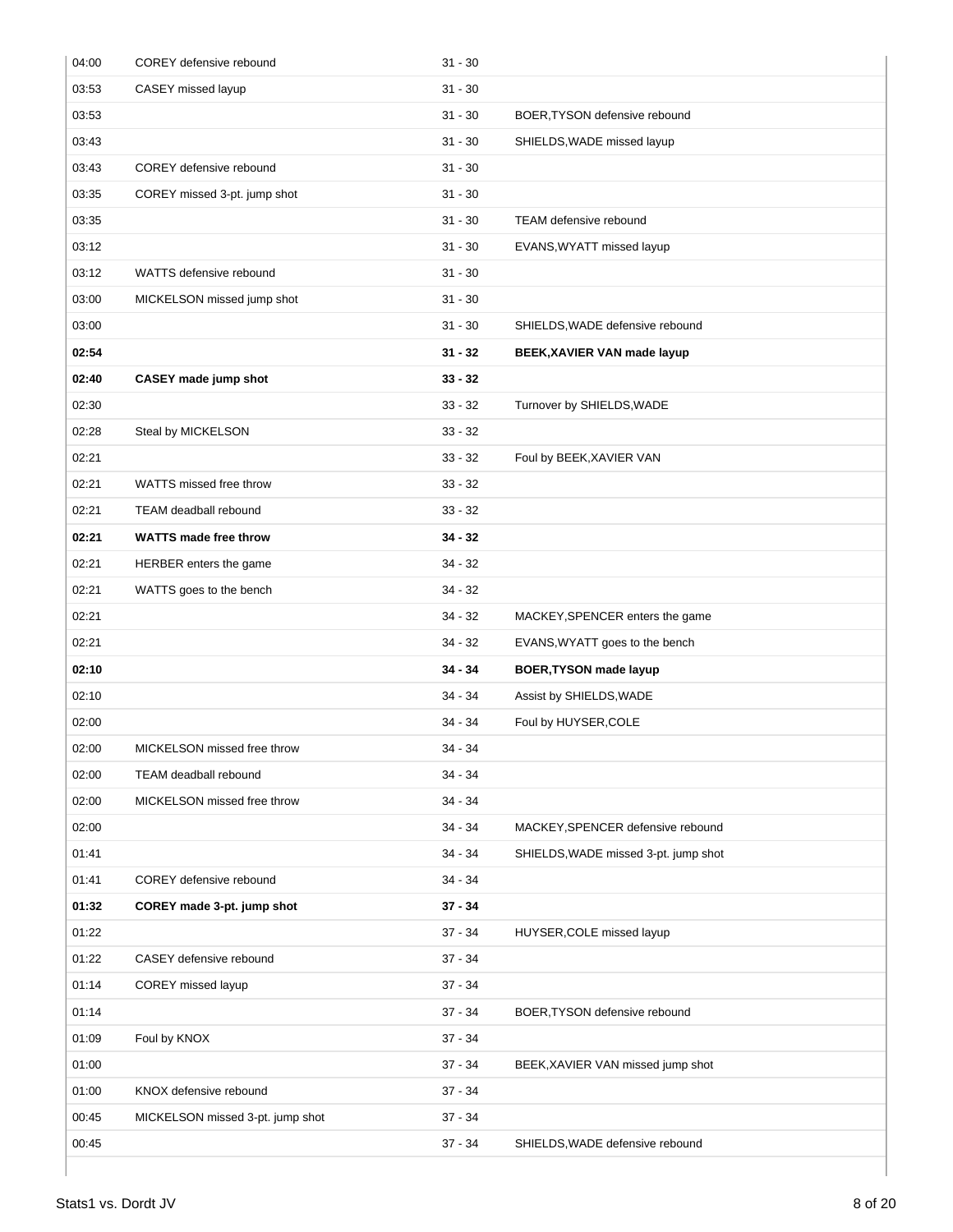| 00:35 |                              | $37 - 34$ | BOER, TYSON missed 3-pt. jump shot |
|-------|------------------------------|-----------|------------------------------------|
| 00:35 | MICKELSON defensive rebound  | $37 - 34$ |                                    |
| 00:08 | CASEY missed 3-pt. jump shot | $37 - 34$ |                                    |
| 00:08 |                              | $37 - 34$ | BOER, TYSON defensive rebound      |
| 00:01 |                              | $37 - 34$ | BOER, TYSON missed 3-pt. jump shot |
| 00:01 |                              | $37 - 34$ | TEAM deadball rebound              |
|       |                              |           |                                    |

# **2nd Half**

| 19:51 | Turnover by CASEY                | $37 - 34$ |                                        |
|-------|----------------------------------|-----------|----------------------------------------|
| 19:47 |                                  | $37 - 37$ | SHIELDS, WADE made 3-pt. jump shot     |
| 19:47 |                                  | $37 - 37$ | Assist by BEEK, XAVIER VAN             |
| 19:30 | CASEY missed 3-pt. jump shot     | $37 - 37$ |                                        |
| 19:30 | MICKELSON offensive rebound      | $37 - 37$ |                                        |
| 19:17 |                                  | $37 - 37$ | Foul by MACKEY, SPENCER                |
| 19:17 | <b>WATTS made free throw</b>     | $38 - 37$ |                                        |
| 19:17 | WATTS missed free throw          | $38 - 37$ |                                        |
| 19:17 |                                  | $38 - 37$ | MACKEY, SPENCER defensive rebound      |
| 19:10 | Foul by MICKELSON                | $38 - 37$ |                                        |
| 19:10 |                                  | $38 - 37$ | MACKEY, SPENCER missed free throw      |
| 19:10 |                                  | $38 - 37$ | TEAM deadball rebound                  |
| 19:10 |                                  | $38 - 38$ | <b>MACKEY, SPENCER made free throw</b> |
| 18:48 | MICKELSON missed 3-pt. jump shot | $38 - 38$ |                                        |
| 18:48 |                                  | $38 - 38$ | BOER, TYSON defensive rebound          |
| 18:37 | Foul by HERBER                   | $38 - 38$ |                                        |
| 18:37 |                                  | $38 - 38$ | BOER, TYSON missed free throw          |
| 18:37 |                                  | $38 - 38$ | TEAM deadball rebound                  |
| 18:37 |                                  | $38 - 38$ | BOER, TYSON missed free throw          |
| 18:37 | SCHMITT defensive rebound        | $38 - 38$ |                                        |
| 18:37 | SCHMITT enters the game          | $38 - 38$ |                                        |
| 18:37 | HERBER goes to the bench         | $38 - 38$ |                                        |
| 18:28 | COREY missed jump shot           | $38 - 38$ |                                        |
| 18:28 |                                  | $38 - 38$ | TEAM defensive rebound                 |
| 18:04 |                                  | $38 - 41$ | BOER, TYSON made 3-pt. jump shot       |
| 18:04 |                                  | $38 - 41$ | Assist by BEEK, XAVIER VAN             |
| 17:51 | WATTS missed 3-pt. jump shot     | 38 - 41   |                                        |
| 17:51 |                                  | $38 - 41$ | SHIELDS, WADE defensive rebound        |
| 17:39 |                                  | $38 - 43$ | <b>HUYSER, COLE made layup</b>         |
| 17:39 |                                  | $38 - 43$ | Assist by BOER, TYSON                  |
| 17:37 | Foul by WATTS                    | $38 - 43$ |                                        |
| 17:37 |                                  | $38 - 43$ | HUYSER, COLE missed free throw         |
| 17:37 | PALMER defensive rebound         | $38 - 43$ |                                        |
|       |                                  |           |                                        |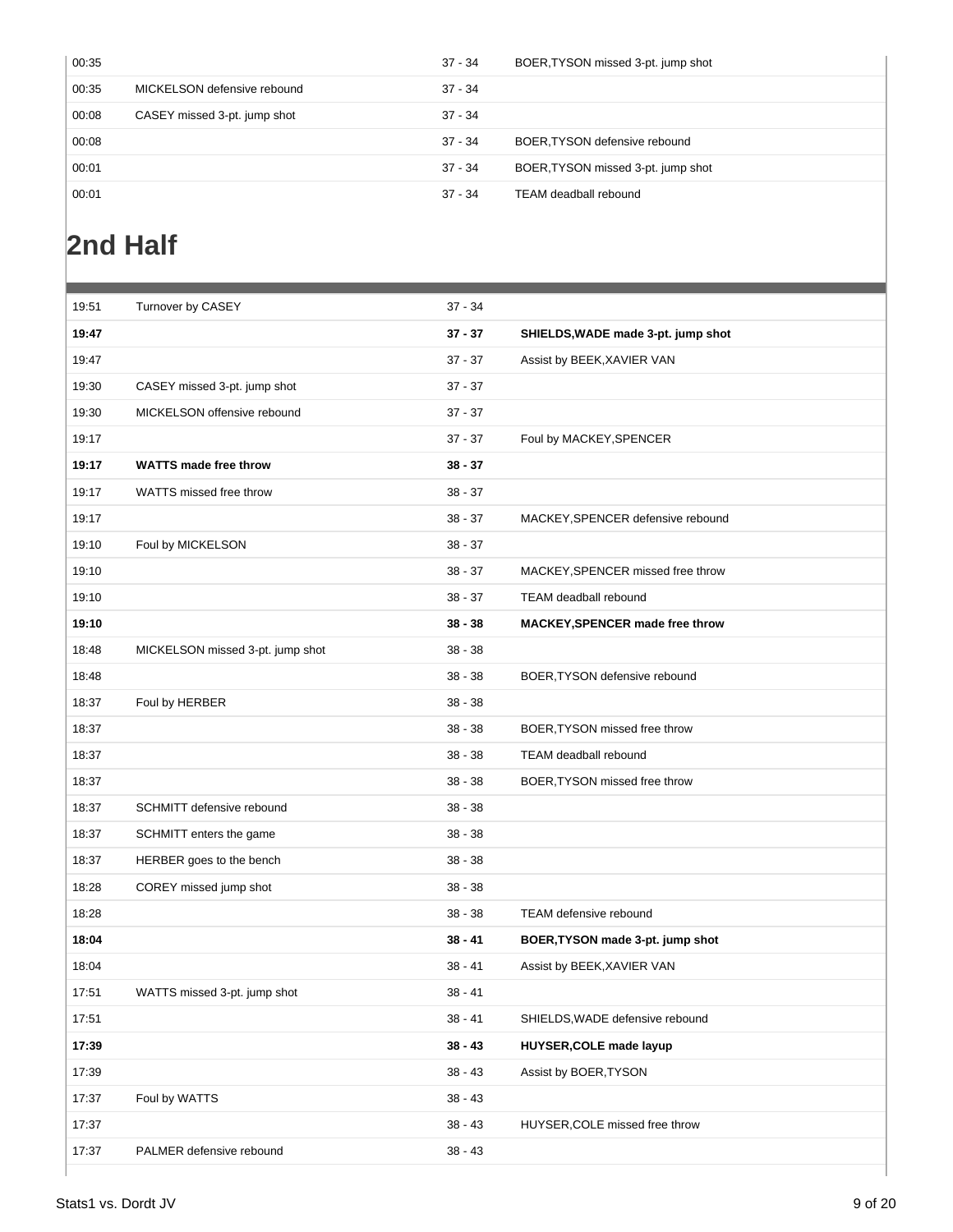| 17:37 | KNOX enters the game             | $38 - 43$ |                                       |
|-------|----------------------------------|-----------|---------------------------------------|
| 17:37 | PETERS enters the game           | $38 - 43$ |                                       |
| 17:37 | PALMER enters the game           | $38 - 43$ |                                       |
| 17:37 | WATTS goes to the bench          | $38 - 43$ |                                       |
| 17:37 | CASEY goes to the bench          | $38 - 43$ |                                       |
| 17:37 | COREY goes to the bench          | $38 - 43$ |                                       |
| 17:26 |                                  | $38 - 43$ | Foul by BEEK, XAVIER VAN              |
| 17:26 | PETERS made free throw           | $39 - 43$ |                                       |
| 17:26 | PETERS missed free throw         | $39 - 43$ |                                       |
| 17:26 |                                  | $39 - 43$ | SHIELDS, WADE defensive rebound       |
| 17:15 |                                  | $39 - 43$ | SHIELDS, WADE missed layup            |
| 17:15 | SCHMITT defensive rebound        | $39 - 43$ |                                       |
| 17:04 | SCHMITT missed jump shot         | $39 - 43$ |                                       |
| 17:04 |                                  | $39 - 43$ | HUYSER, COLE defensive rebound        |
| 16:57 | Foul by SCHMITT                  | $39 - 43$ |                                       |
| 16:57 |                                  | $39 - 43$ | HUYSER, COLE missed free throw        |
| 16:57 |                                  | $39 - 43$ | TEAM deadball rebound                 |
| 16:57 |                                  | 39 - 43   | HUYSER, COLE missed free throw        |
| 16:57 | PALMER defensive rebound         | $39 - 43$ |                                       |
| 16:43 | Turnover by MICKELSON            | $39 - 43$ |                                       |
| 16:41 |                                  | $39 - 43$ | Steal by HUYSER, COLE                 |
| 16:24 |                                  | 39 - 46   | BEEK, XAVIER VAN made 3-pt. jump shot |
| 16:24 |                                  | $39 - 46$ | Assist by MACKEY, SPENCER             |
| 16:01 | MICKELSON missed 3-pt. jump shot | $39 - 46$ |                                       |
| 16:01 | PETERS offensive rebound         | 39 - 46   |                                       |
| 15:51 | MICKELSON missed layup           | 39 - 46   |                                       |
| 15:51 | MICKELSON offensive rebound      | $39 - 46$ |                                       |
| 15:48 | MICKELSON missed layup           | $39 - 46$ |                                       |
| 15:48 | MICKELSON offensive rebound      | $39 - 46$ |                                       |
| 15:44 |                                  | $39 - 46$ | Foul by MACKEY, SPENCER               |
| 15:44 | MICKELSON made free throw        | $40 - 46$ |                                       |
| 15:44 | MICKELSON made free throw        | 41 - 46   |                                       |
| 15:44 | WINDHORST enters the game        | 41 - 46   |                                       |
| 15:44 | COREY enters the game            | 41 - 46   |                                       |
| 15:44 | HERBER enters the game           | 41 - 46   |                                       |
| 15:44 | MICKELSON goes to the bench      | 41 - 46   |                                       |
| 15:44 | PALMER goes to the bench         | 41 - 46   |                                       |
| 15:44 | SCHMITT goes to the bench        | 41 - 46   |                                       |
| 15:36 |                                  | 41 - 48   | BEEK, XAVIER VAN made layup           |
| 15:23 | PETERS missed 3-pt. jump shot    | 41 - 48   |                                       |
| 15:23 |                                  | 41 - 48   | BEEK, XAVIER VAN defensive rebound    |
| 15:09 |                                  |           |                                       |
|       |                                  | 41 - 48   | BEEK, XAVIER VAN missed layup         |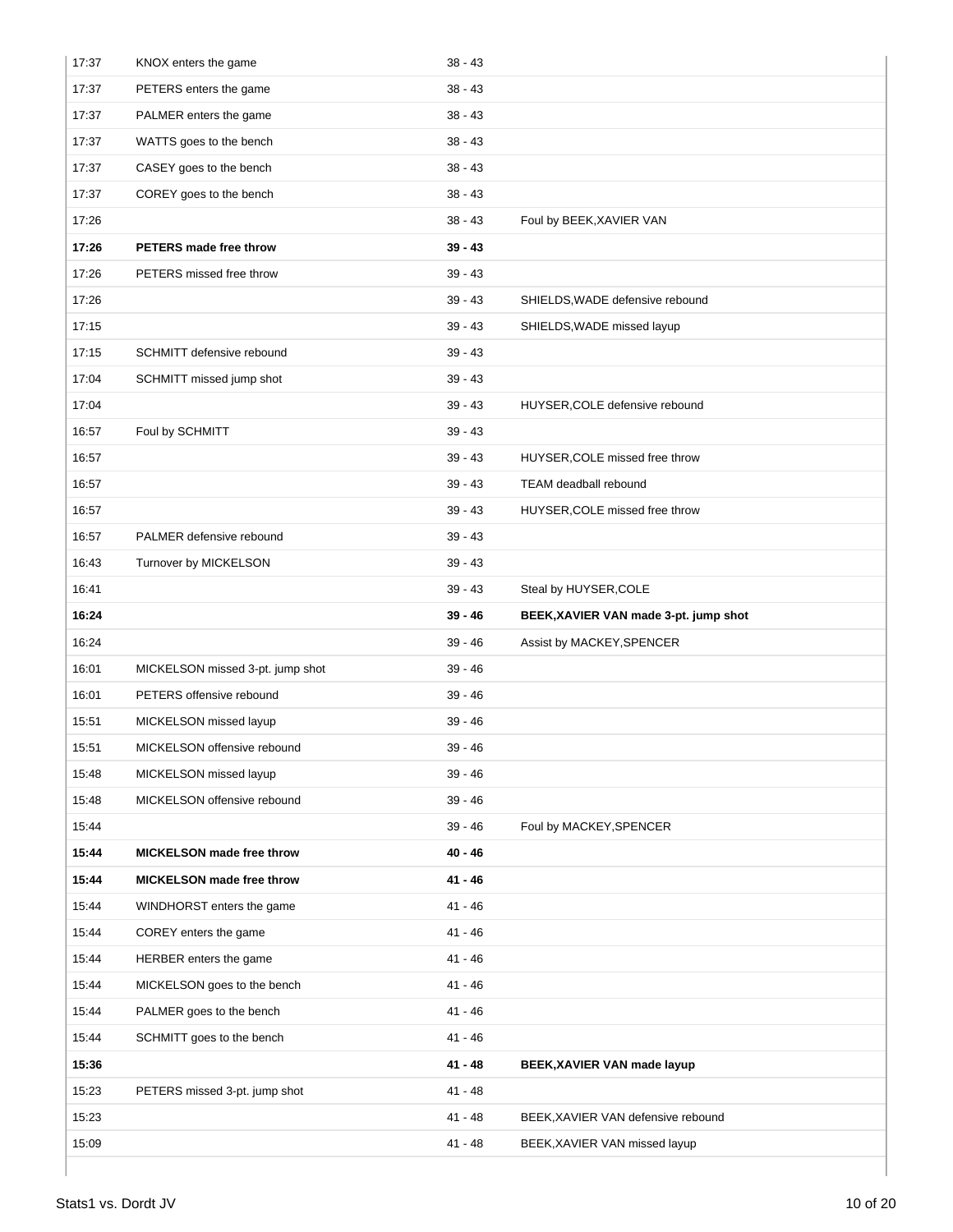| 15:09 | COREY defensive rebound         | $41 - 48$ |                                        |
|-------|---------------------------------|-----------|----------------------------------------|
| 15:04 |                                 | $41 - 48$ | Foul by BEEK, XAVIER VAN               |
| 14:53 | KNOX made jump shot             | 43 - 48   |                                        |
| 14:41 | Foul by PETERS                  | $43 - 48$ |                                        |
| 14:41 |                                 | $43 - 48$ | ZANDSTRA, CARSON enters the game       |
| 14:41 |                                 | $43 - 48$ | MACKEY, SPENCER goes to the bench      |
| 14:31 |                                 | $43 - 48$ | Foul by BOER, TYSON                    |
| 14:31 |                                 | 43 - 48   | Turnover by BEEK, XAVIER VAN           |
| 14:31 | Steal by COREY                  | 43 - 48   |                                        |
| 14:30 | Turnover by PETERS              | 43 - 48   |                                        |
| 14:28 |                                 | 43 - 48   | Steal by BOER, TYSON                   |
| 14:25 |                                 | $43 - 48$ | SHIELDS, WADE missed 3-pt. jump shot   |
| 14:25 | <b>HERBER defensive rebound</b> | 43 - 48   |                                        |
| 14:21 | Turnover by HERBER              | $43 - 48$ |                                        |
| 14:20 |                                 | 43 - 48   | Steal by SHIELDS, WADE                 |
| 14:15 |                                 | $43 - 48$ | HUYSER, COLE missed layup              |
| 14:15 |                                 | $43 - 48$ | HUYSER, COLE offensive rebound         |
| 14:11 |                                 | 43 - 51   | BEEK, XAVIER VAN made 3-pt. jump shot  |
| 14:11 |                                 | $43 - 51$ | Assist by BOER, TYSON                  |
| 14:02 | FULL TIMEOUT by Stats1          | $43 - 51$ |                                        |
| 14:02 | MICKELSON enters the game       | $43 - 51$ |                                        |
| 14:02 | CASEY enters the game           | $43 - 51$ |                                        |
| 14:02 | WINDHORST goes to the bench     | $43 - 51$ |                                        |
| 14:02 | KNOX goes to the bench          | $43 - 51$ |                                        |
| 13:56 | CASEY missed 3-pt. jump shot    | $43 - 51$ |                                        |
| 13:56 | HERBER offensive rebound        | $43 - 51$ |                                        |
| 13:49 | <b>HERBER made jump shot</b>    | $45 - 51$ |                                        |
| 13:23 |                                 | $45 - 51$ | Foul by BOER, TYSON                    |
| 13:23 |                                 | $45 - 51$ | Turnover by BOER, TYSON                |
| 13:02 | CASEY missed jump shot          | $45 - 51$ |                                        |
| 13:02 | CASEY offensive rebound         | $45 - 51$ |                                        |
| 12:53 | <b>CASEY</b> made tip-in        | $47 - 51$ |                                        |
| 12:49 | MICKELSON defensive rebound     | $47 - 51$ |                                        |
| 12:49 |                                 | $47 - 51$ | SHIELDS, WADE missed jump shot         |
| 12:27 |                                 | $47 - 51$ | HESSE, TYLER enters the game           |
| 12:27 |                                 | 47 - 51   | MACKEY, SPENCER enters the game        |
| 12:27 |                                 | 47 - 51   | BOER, TYSON goes to the bench          |
| 12:27 |                                 | $47 - 51$ | SHIELDS, WADE goes to the bench        |
| 12:26 |                                 | $47 - 51$ | Turnover by HUYSER, COLE               |
| 12:20 | Turnover by CASEY               | $47 - 51$ |                                        |
| 12:20 |                                 | 47 - 51   | Steal by HUYSER, COLE                  |
| 12:02 |                                 | 47 - 51   | MACKEY, SPENCER missed 3-pt. jump shot |
|       |                                 |           |                                        |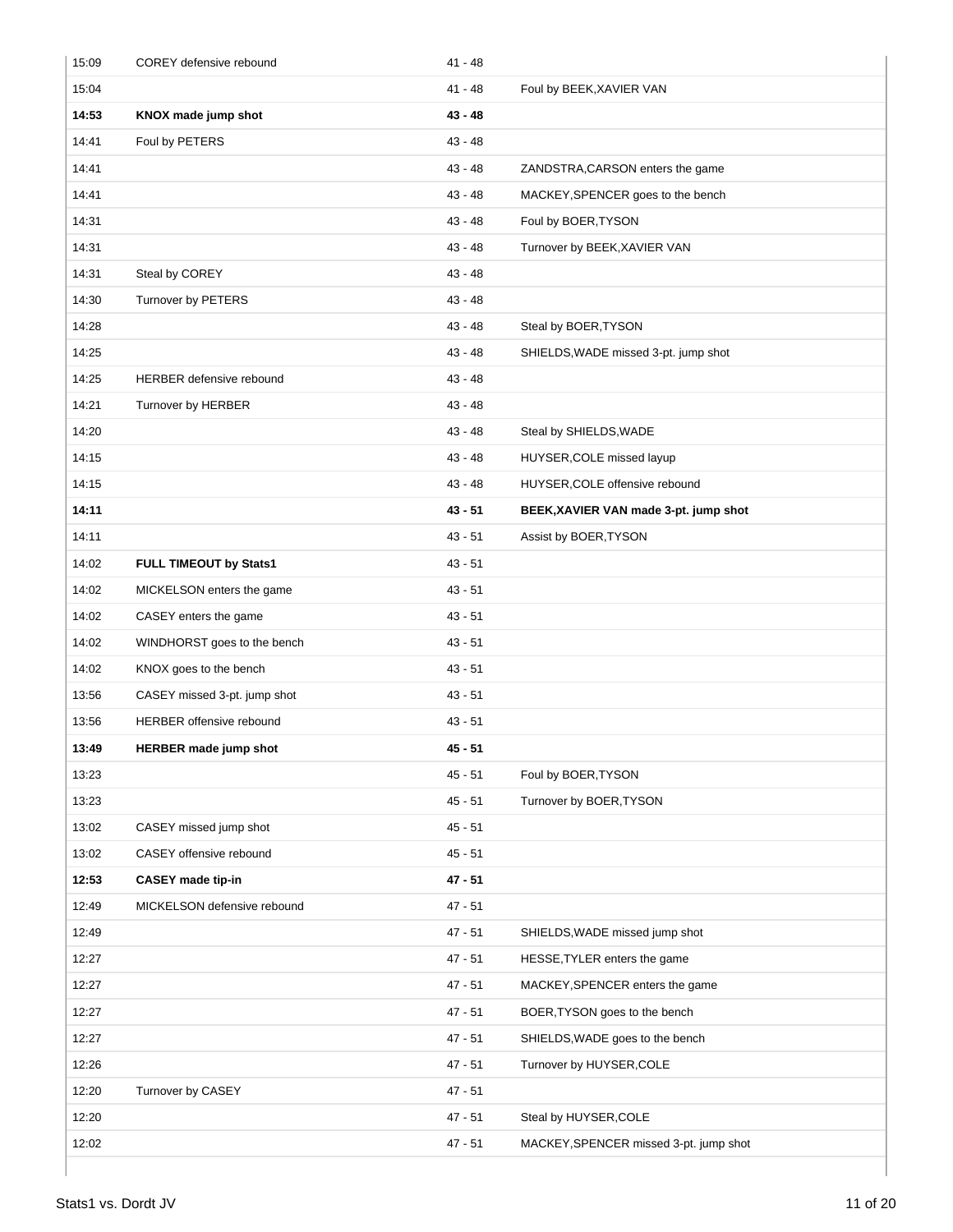| 12:02 |                                  | $47 - 51$ | HUYSER, COLE offensive rebound          |
|-------|----------------------------------|-----------|-----------------------------------------|
| 11:58 |                                  | 47 - 53   | HUYSER, COLE made layup                 |
| 11:43 | MICKELSON missed 3-pt. jump shot | 47 - 53   |                                         |
| 11:43 | <b>HERBER</b> offensive rebound  | 47 - 53   |                                         |
| 11:38 | HERBER missed layup              | $47 - 53$ |                                         |
| 11:38 |                                  | 47 - 53   | HESSE, TYLER defensive rebound          |
| 11:17 |                                  | 47 - 55   | HUYSER, COLE made layup                 |
| 11:01 | MICKELSON made 3-pt. jump shot   | $50 - 55$ |                                         |
| 11:01 | Assist by PETERS                 | $50 - 55$ |                                         |
| 10:48 |                                  | $50 - 55$ | BEEK, XAVIER VAN missed 3-pt. jump shot |
| 10:48 | <b>HERBER defensive rebound</b>  | $50 - 55$ |                                         |
| 10:31 | PETERS made 3-pt. jump shot      | $53 - 55$ |                                         |
| 10:31 | Assist by HERBER                 | $53 - 55$ |                                         |
| 10:21 |                                  | $53 - 57$ | BEEK, XAVIER VAN made layup             |
| 10:11 | CASEY missed 3-pt. jump shot     | $53 - 57$ |                                         |
| 10:11 |                                  | $53 - 57$ | HESSE, TYLER defensive rebound          |
| 09:56 |                                  | $53 - 60$ | BEEK, XAVIER VAN made 3-pt. jump shot   |
| 09:40 | COREY made 3-pt. jump shot       | $56 - 60$ |                                         |
| 09:17 | Foul by HERBER                   | $56 - 60$ |                                         |
| 09:17 |                                  | $56 - 61$ | HESSE, TYLER made free throw            |
| 09:17 |                                  | $56 - 61$ | HESSE, TYLER missed free throw          |
| 09:17 | SCHMITT defensive rebound        | $56 - 61$ |                                         |
| 09:17 | WATTS enters the game            | $56 - 61$ |                                         |
| 09:17 | SCHMITT enters the game          | $56 - 61$ |                                         |
| 09:17 | KNOX enters the game             | $56 - 61$ |                                         |
| 09:17 | NELSON enters the game           | $56 - 61$ |                                         |
| 09:17 | HERBER goes to the bench         | $56 - 61$ |                                         |
| 09:17 | CASEY goes to the bench          | $56 - 61$ |                                         |
| 09:17 | PETERS goes to the bench         | $56 - 61$ |                                         |
| 09:17 | COREY goes to the bench          | $56 - 61$ |                                         |
| 09:17 |                                  | $56 - 61$ | BOER, TYSON enters the game             |
| 09:17 |                                  | $56 - 61$ | SHIELDS, WADE enters the game           |
| 09:17 |                                  | $56 - 61$ | HUYSER, COLE goes to the bench          |
| 09:17 |                                  | $56 - 61$ | BEEK, XAVIER VAN goes to the bench      |
| 09:10 | <b>SCHMITT made layup</b>        | 58 - 61   |                                         |
| 09:00 |                                  | $58 - 61$ | SHIELDS, WADE missed jump shot          |
| 09:00 | <b>Block by SCHMITT</b>          | $58 - 61$ |                                         |
| 09:00 | SCHMITT defensive rebound        | $58 - 61$ |                                         |
| 08:52 | Turnover by NELSON               | $58 - 61$ |                                         |
| 08:52 |                                  | $58 - 61$ | EVANS, WYATT enters the game            |
| 08:52 |                                  | $58 - 61$ | BEEK, XAVIER VAN enters the game        |
| 08:52 |                                  | $58 - 61$ | HESSE, TYLER goes to the bench          |
|       |                                  |           |                                         |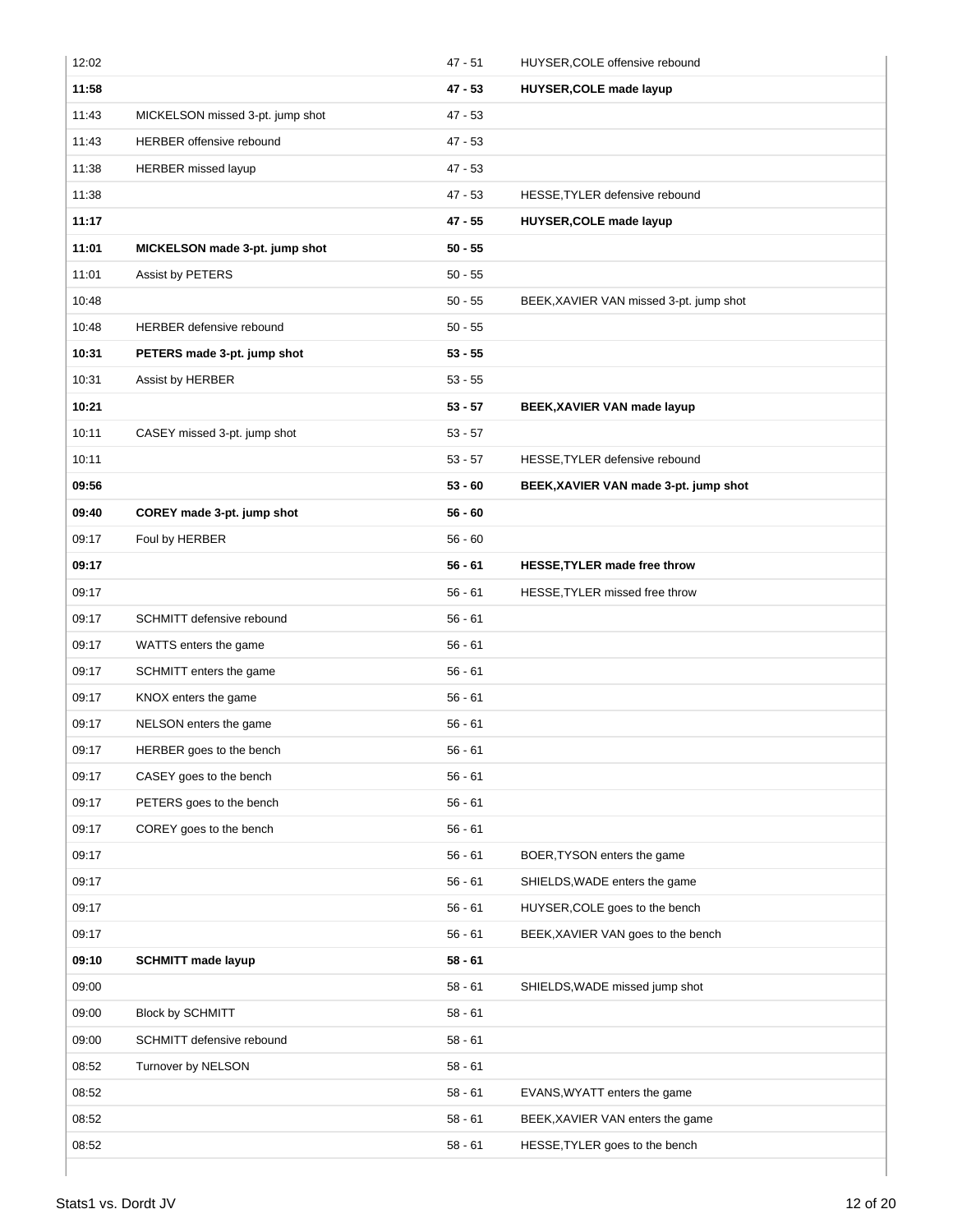| 08:52 |                                  | $58 - 61$ | ZANDSTRA, CARSON goes to the bench |
|-------|----------------------------------|-----------|------------------------------------|
| 08:36 |                                  | $58 - 63$ | SHIELDS, WADE made layup           |
| 08:26 |                                  | $58 - 63$ | Foul by MACKEY, SPENCER            |
| 08:26 | KNOX missed free throw           | $58 - 63$ |                                    |
| 08:26 |                                  | $58 - 63$ | BOER, TYSON defensive rebound      |
| 08:26 |                                  | $58 - 63$ | HUYSER, COLE enters the game       |
| 08:26 |                                  | $58 - 63$ | MACKEY, SPENCER goes to the bench  |
| 08:19 |                                  | $58 - 65$ | HUYSER, COLE made layup            |
| 08:19 |                                  | $58 - 65$ | Assist by BOER, TYSON              |
| 08:05 | <b>SCHMITT made jump shot</b>    | $60 - 65$ |                                    |
| 08:05 | Assist by MICKELSON              | $60 - 65$ |                                    |
| 07:46 |                                  | $60 - 65$ | SHIELDS, WADE missed layup         |
| 07:46 | NELSON defensive rebound         | $60 - 65$ |                                    |
| 07:35 | SCHMITT missed 3-pt. jump shot   | $60 - 65$ |                                    |
| 07:35 |                                  | $60 - 65$ | SHIELDS, WADE defensive rebound    |
| 07:26 |                                  | $60 - 67$ | HUYSER, COLE made layup            |
| 07:26 |                                  | $60 - 67$ | Assist by SHIELDS, WADE            |
| 07:18 | PALMER enters the game           | $60 - 67$ |                                    |
| 07:18 | NELSON goes to the bench         | $60 - 67$ |                                    |
| 07:15 |                                  | $60 - 67$ | 30SEC TIMEOUT by Dordt JV          |
| 07:13 | MICKELSON missed 3-pt. jump shot | $60 - 67$ |                                    |
| 07:13 |                                  | $60 - 67$ | BEEK, XAVIER VAN defensive rebound |
| 06:58 | Foul by SCHMITT                  | $60 - 67$ |                                    |
| 06:58 |                                  | $60 - 68$ | HUYSER, COLE made free throw       |
| 06:58 |                                  | $60 - 68$ | HUYSER, COLE missed free throw     |
| 06:58 | SCHMITT defensive rebound        | $60 - 68$ |                                    |
| 06:43 | Turnover by SCHMITT              | $60 - 68$ |                                    |
| 06:42 |                                  | $60 - 68$ | Steal by BEEK, XAVIER VAN          |
| 06:33 |                                  | $60 - 68$ | BOER, TYSON missed 3-pt. jump shot |
| 06:33 | TEAM defensive rebound           | $60 - 68$ |                                    |
| 06:23 | PALMER missed 3-pt. jump shot    | $60 - 68$ |                                    |
| 06:23 | SCHMITT offensive rebound        | $60 - 68$ |                                    |
| 06:02 | MICKELSON made jump shot         | $62 - 68$ |                                    |
| 05:35 | Foul by WATTS                    | $62 - 68$ |                                    |
| 05:35 |                                  | $62 - 68$ | SHIELDS, WADE missed free throw    |
| 05:35 |                                  | $62 - 68$ | <b>TEAM</b> deadball rebound       |
| 05:35 |                                  | $62 - 69$ | SHIELDS, WADE made free throw      |
| 05:35 | CASEY enters the game            | $62 - 69$ |                                    |
| 05:35 | HERBER enters the game           | $62 - 69$ |                                    |
| 05:35 | MODIBA enters the game           | $62 - 69$ |                                    |
| 05:35 | COREY enters the game            | $62 - 69$ |                                    |
| 05:35 | KNOX goes to the bench           | $62 - 69$ |                                    |
|       |                                  |           |                                    |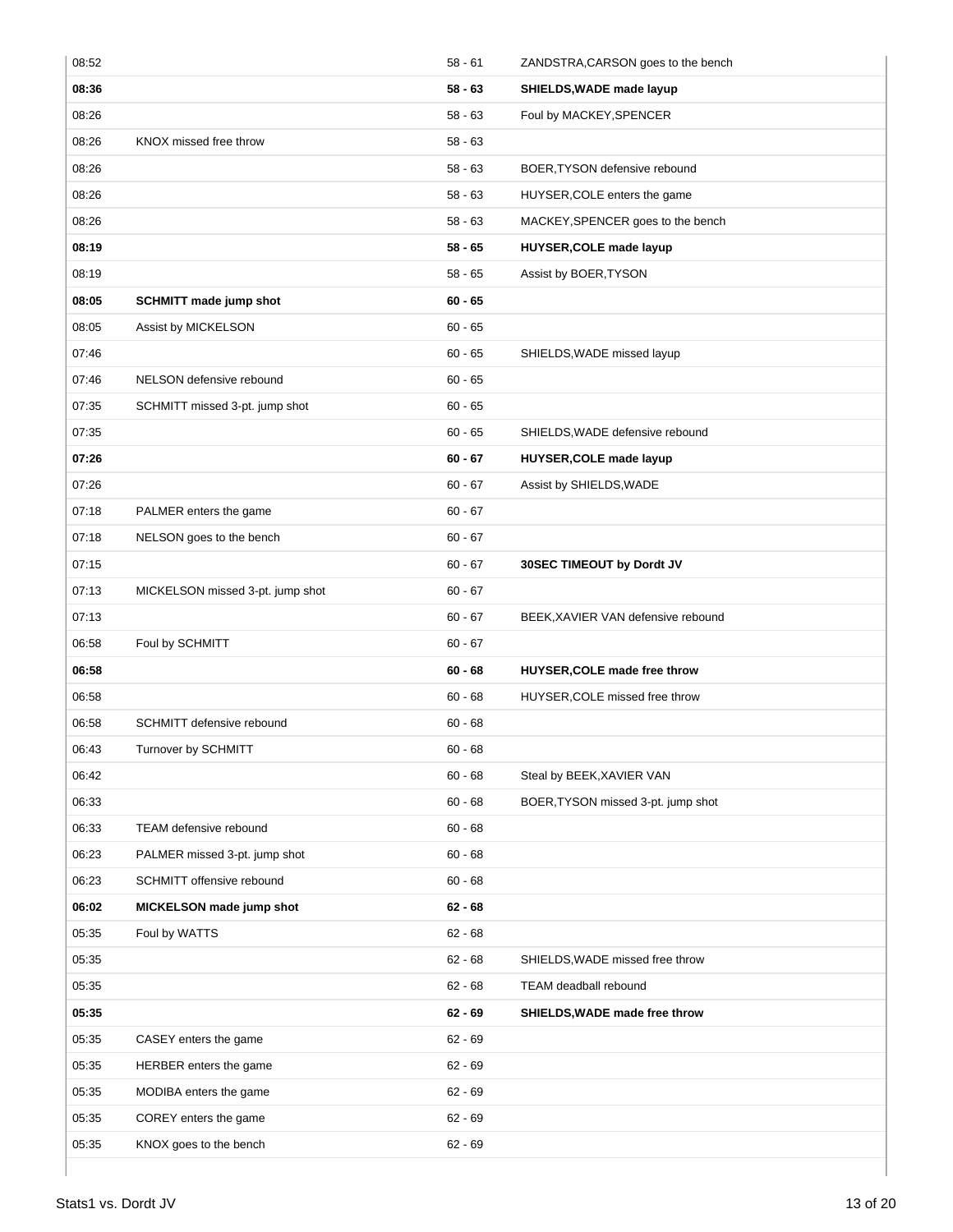| 05:35 | WATTS goes to the bench       | $62 - 69$ |                                         |
|-------|-------------------------------|-----------|-----------------------------------------|
| 05:35 | MICKELSON goes to the bench   | $62 - 69$ |                                         |
| 05:35 | SCHMITT goes to the bench     | $62 - 69$ |                                         |
| 05:35 |                               | $62 - 69$ | ZANDSTRA, CARSON enters the game        |
| 05:35 |                               | $62 - 69$ | EVANS, WYATT goes to the bench          |
| 05:24 |                               | $62 - 69$ | Foul by HESSE, TYLER                    |
| 05:24 | CASEY missed free throw       | $62 - 69$ |                                         |
| 05:24 | <b>TEAM</b> deadball rebound  | $62 - 69$ |                                         |
| 05:24 | CASEY missed free throw       | $62 - 69$ |                                         |
| 05:24 |                               | $62 - 69$ | ZANDSTRA, CARSON defensive rebound      |
| 05:24 |                               | $62 - 69$ | BEEK, XAVIER VAN missed 3-pt. jump shot |
| 05:24 | MODIBA defensive rebound      | $62 - 69$ |                                         |
| 05:03 |                               | $62 - 69$ | Foul by SHIELDS, WADE                   |
| 05:03 | <b>CASEY made free throw</b>  | $63 - 69$ |                                         |
| 04:55 | <b>CASEY made free throw</b>  | 64 - 69   |                                         |
| 04:37 |                               | 64 - 69   | BEEK, XAVIER VAN missed layup           |
| 04:37 | PALMER defensive rebound      | $64 - 69$ |                                         |
| 04:26 | PALMER missed jump shot       | $64 - 69$ |                                         |
| 04:26 |                               | $64 - 69$ | SHIELDS, WADE defensive rebound         |
| 04:22 |                               | $64 - 69$ | Turnover by SHIELDS, WADE               |
| 04:20 | Steal by CASEY                | 64 - 69   |                                         |
| 04:17 | Turnover by MODIBA            | 64 - 69   |                                         |
| 04:13 |                               | $64 - 69$ | Steal by BEEK, XAVIER VAN               |
| 04:02 |                               | $64 - 69$ | Turnover by ZANDSTRA, CARSON            |
| 04:02 | PETERS missed 3-pt. jump shot | $64 - 69$ |                                         |
| 04:02 |                               | $64 - 69$ | <b>TEAM defensive rebound</b>           |
| 04:02 | PETERS enters the game        | 64 - 69   |                                         |
| 04:02 | MODIBA goes to the bench      | $64 - 69$ |                                         |
| 04:02 |                               | $64 - 69$ | HESSE, TYLER enters the game            |
| 04:02 |                               | $64 - 69$ | MACKEY, SPENCER enters the game         |
| 04:02 |                               | $64 - 69$ | BOER, TYSON goes to the bench           |
| 04:02 |                               | $64 - 69$ | ZANDSTRA, CARSON goes to the bench      |
| 03:41 |                               | $64 - 71$ | BEEK, XAVIER VAN made layup             |
| 03:36 | FULL TIMEOUT by Stats1        | $64 - 71$ |                                         |
| 03:23 | MICKELSON enters the game     | $64 - 71$ |                                         |
| 03:23 | PALMER goes to the bench      | $64 - 71$ |                                         |
| 03:12 | MICKELSON missed jump shot    | $64 - 71$ |                                         |
| 03:12 |                               | $64 - 71$ | HUYSER, COLE defensive rebound          |
| 02:52 |                               | $64 - 71$ | Turnover by BEEK, XAVIER VAN            |
| 02:51 | Steal by COREY                | $64 - 71$ |                                         |
| 02:50 | <b>COREY made layup</b>       | $66 - 71$ |                                         |
| 02:21 | Foul by COREY                 | $66 - 71$ |                                         |
|       |                               |           |                                         |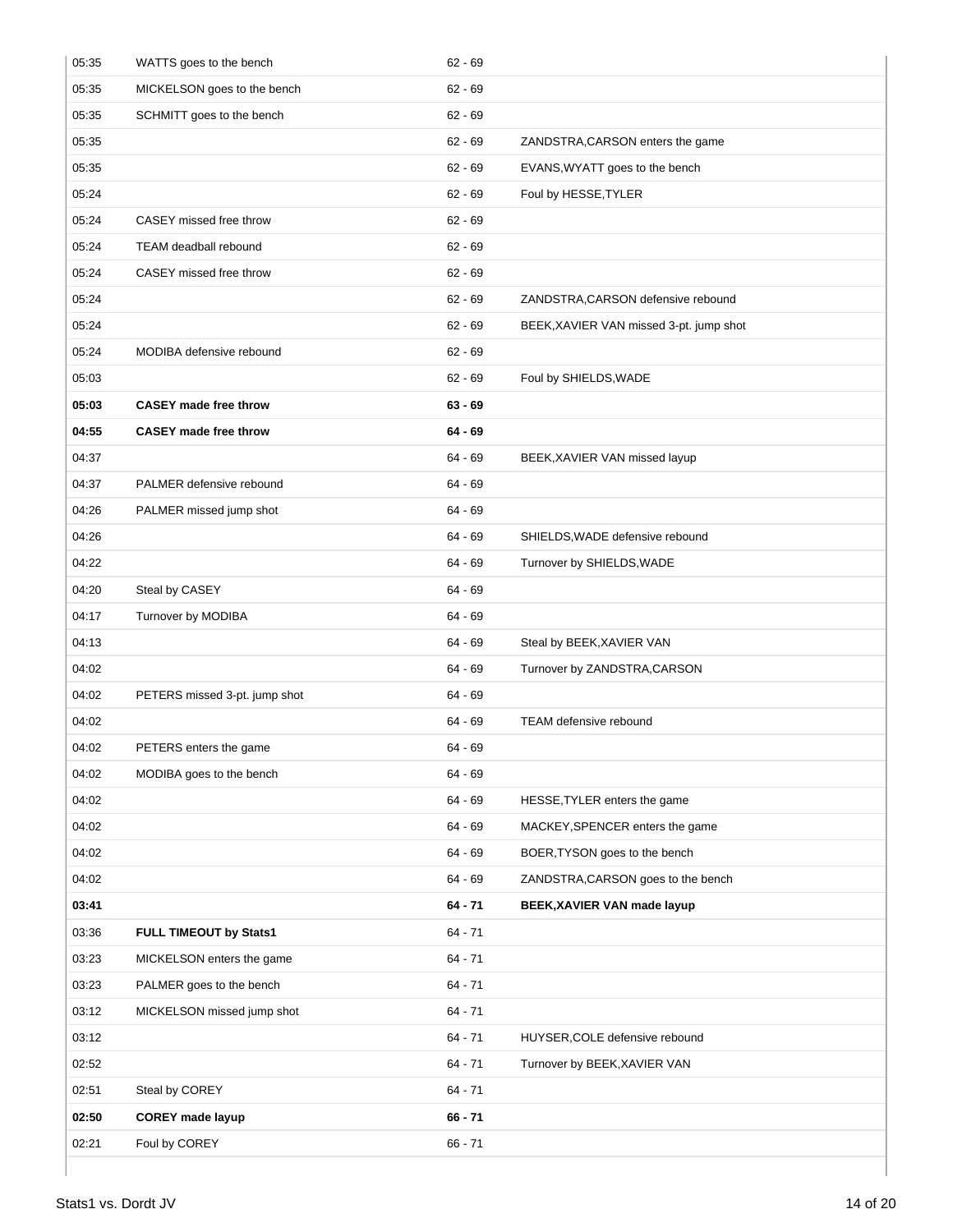| 02:21 |                                | $66 - 72$ | HUYSER, COLE made free throw           |
|-------|--------------------------------|-----------|----------------------------------------|
| 02:21 |                                | $66 - 72$ | HUYSER, COLE missed free throw         |
| 02:21 | HERBER defensive rebound       | $66 - 72$ |                                        |
| 02:08 | <b>CASEY made layup</b>        | $68 - 72$ |                                        |
| 01:43 | Foul by PETERS                 | $68 - 72$ |                                        |
| 01:43 |                                | $68 - 73$ | HUYSER, COLE made free throw           |
| 01:43 |                                | $68 - 74$ | HUYSER, COLE made free throw           |
| 01:43 | KNOX enters the game           | $68 - 74$ |                                        |
| 01:43 | SCHMITT enters the game        | $68 - 74$ |                                        |
| 01:43 | HERBER goes to the bench       | $68 - 74$ |                                        |
| 01:43 | PETERS goes to the bench       | $68 - 74$ |                                        |
| 01:38 | CASEY missed 3-pt. jump shot   | $68 - 74$ |                                        |
| 01:38 |                                | $68 - 74$ | SHIELDS, WADE defensive rebound        |
| 01:23 |                                | $68 - 76$ | <b>BOER, TYSON made layup</b>          |
| 01:23 |                                | $68 - 76$ | Assist by SHIELDS, WADE                |
| 01:14 | SCHMITT missed 3-pt. jump shot | $68 - 76$ |                                        |
| 01:14 |                                | $68 - 76$ | HUYSER, COLE defensive rebound         |
| 01:04 | 30SEC TIMEOUT by Stats1        | $68 - 76$ |                                        |
| 01:04 | PALMER enters the game         | $68 - 76$ |                                        |
| 01:04 | SCHMITT goes to the bench      | $68 - 76$ |                                        |
| 00:57 | Foul by KNOX                   | $68 - 76$ |                                        |
| 00:57 |                                | $68 - 77$ | <b>MACKEY, SPENCER made free throw</b> |
| 00:57 |                                | $68 - 78$ | <b>MACKEY, SPENCER made free throw</b> |
| 00:48 | <b>KNOX made layup</b>         | $70 - 78$ |                                        |
| 00:32 | Foul by CASEY                  | $70 - 78$ |                                        |
| 00:32 |                                | $70 - 79$ | <b>MACKEY, SPENCER made free throw</b> |
| 00:32 |                                | $70 - 79$ | MACKEY, SPENCER missed free throw      |
| 00:32 | PALMER defensive rebound       | $70 - 79$ |                                        |
| 00:25 | PALMER missed layup            | $70 - 79$ |                                        |
| 00:25 |                                | $70 - 79$ | SHIELDS, WADE defensive rebound        |
|       |                                |           |                                        |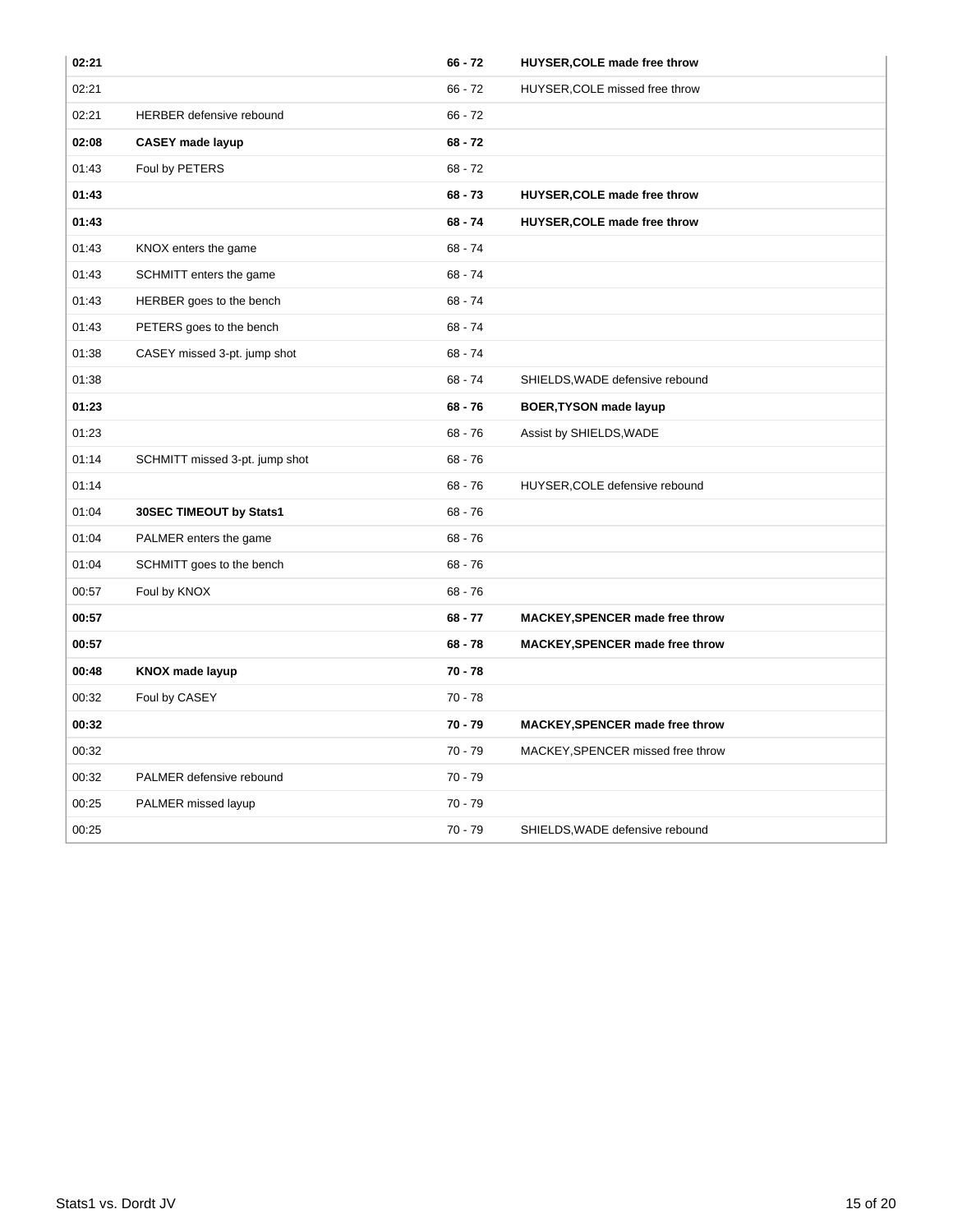#### **Team Summary**

### **Team Statistics**

| <b>STAT</b>             | STATS1                   | <b>DORDT JV</b> |
|-------------------------|--------------------------|-----------------|
| <b>Field Goal</b>       | 27-78                    | 30-75           |
| Field Goal %            | 34.6%                    | 40.0%           |
| 3 Point                 | $8 - 35$                 | $7 - 27$        |
| 3 Point %               | 22.9%                    | 25.9%           |
| Free Throw              | $8 - 17$                 | 12-25           |
| Free Throw %            | 47.1%                    | 48.0%           |
| Rebounds                | 52                       | 56              |
| <b>Assists</b>          | 8                        | 11              |
| Turnovers               | 10                       | 10              |
| Points Off Turnovers    | $\overline{7}$           | 13              |
| 2nd Chance Points       | 11                       | $\overline{7}$  |
| Points In The Paint     | 24                       | 42              |
| <b>Fastbreak Points</b> | 3                        | 0               |
| <b>Bench Points</b>     | 25                       | $\overline{7}$  |
| Largest Lead            | 12                       | 10              |
| Time Of Largest Lead    | 1st-11:30                | 2nd-00:57       |
| Trends                  | Ties: 5; Lead Changes: 6 |                 |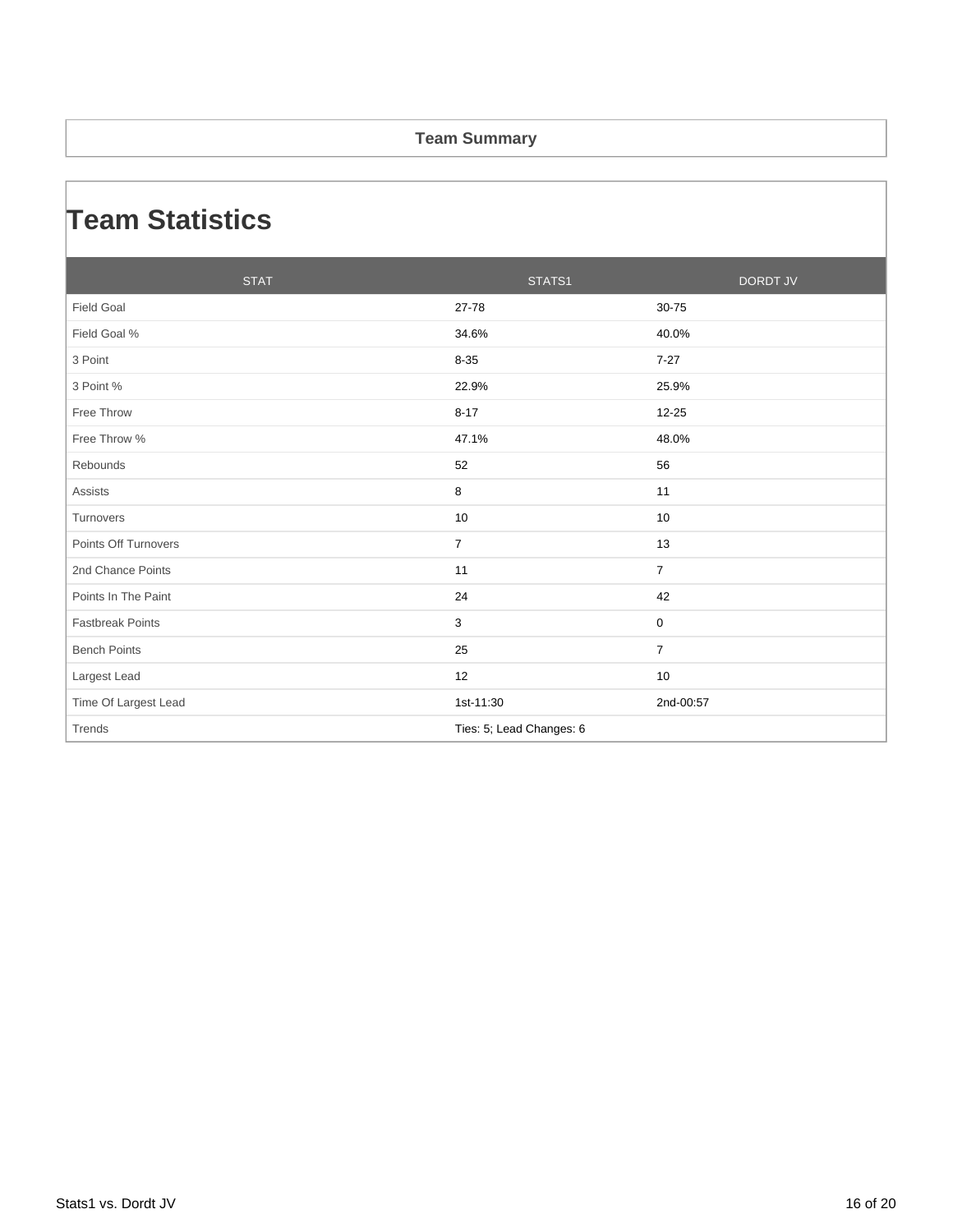#### **1st Half Box**

# **Stats1**

| <b>PLAYER</b>   | <b>MIN</b>     | FGM-A    | 3PM-A    | FTM-A   | <b>OREB</b>  | <b>DREB</b>      | <b>REB</b>     | <b>AST</b>   | <b>STL</b>   | <b>BLK</b>   | <b>TO</b>    | <b>PF</b>      | <b>PTS</b>     |
|-----------------|----------------|----------|----------|---------|--------------|------------------|----------------|--------------|--------------|--------------|--------------|----------------|----------------|
| <b>STARTERS</b> |                |          |          |         |              |                  |                |              |              |              |              |                |                |
| 01 - Corey      | 18             | $1-6$    | $1 - 2$  | $0-0$   | 0            | 6                | 6              | 0            | $\mathbf{1}$ | $\mathbf 0$  | 0            | $\mathbf{1}$   | 3              |
| 11 - Mickelson  | 18             | $3 - 10$ | $2 - 6$  | $0 - 2$ | 0            | 3                | 3              | 0            | $\mathbf{1}$ | $\mathbf 0$  | $\mathbf 0$  | $\mathbf 0$    | 8              |
| 12 - Casey      | 14             | $3-8$    | $1 - 5$  | $1 - 2$ | 0            | $\mathbf{1}$     | $\mathbf{1}$   | $\mathbf{1}$ | 0            | $\mathbf 0$  | $\mathbf 0$  | 0              | 8              |
| 23 - Watts      | 12             | $2 - 3$  | $0 - 1$  | $1 - 2$ | 0            | 3                | 3              | $\mathbf{1}$ | 0            | $\mathbf{1}$ | $\mathbf 0$  | $\mathbf 0$    | 5              |
| 40 - Herber     | 9              | $0 - 1$  | $0-0$    | $0-0$   | $\mathbf{1}$ | $\overline{c}$   | 3              | 1            | 0            | $\pmb{0}$    | $\mathbf{1}$ | $\overline{2}$ | $\mathbf 0$    |
| <b>RESERVES</b> |                |          |          |         |              |                  |                |              |              |              |              |                |                |
| 02 - Schmitt    | 9              | $1 - 5$  | $0 - 2$  | $0-0$   | $\mathbf 0$  | $\overline{4}$   | 4              | $\mathbf{1}$ | $\mathbf{1}$ | $\pmb{0}$    | $\mathsf 0$  | $\mathbf{1}$   | $\overline{2}$ |
| 03 - Palmer     | 6              | $3-6$    | $1 - 2$  | $0-0$   | 0            | 4                | 4              | 0            | 0            | $\pmb{0}$    | $\mathbf 0$  | $\mathbf 0$    | $\overline{7}$ |
| 04 - Peters     | $\overline{2}$ | $0 - 0$  | $0-0$    | $0-0$   | 0            | $\mathbf 0$      | $\mathbf 0$    | $\mathbf 0$  | $\mathbf 0$  | $\mathbf 0$  | $\mathbf 0$  | $\mathbf 0$    | $\mathbf 0$    |
| 22 - Nelson     | 0              | $0-0$    | $0-0$    | $0-0$   | 0            | $\mathbf 0$      | $\mathbf 0$    | $\mathbf 0$  | $\mathbf 0$  | $\mathbf 0$  | $\mathbf 0$  | $\mathbf 0$    | $\mathbf 0$    |
| 25 - Modiba     | 0              | $0-0$    | $0-0$    | $0-0$   | 0            | $\boldsymbol{0}$ | 0              | $\mathbf 0$  | 0            | $\pmb{0}$    | $\mathbf 0$  | $\mathbf 0$    | $\mathbf 0$    |
| 32 - Knox       | 12             | $2 - 4$  | $0-0$    | $0-0$   | 0            | 2                | $\overline{c}$ | $\mathbf{1}$ | 0            | $\mathbf 0$  | $\mathbf{1}$ | 1              | 4              |
| 34 - Windhorst  | 0              | $0 - 0$  | $0-0$    | $0-0$   | 0            | $\mathbf 0$      | $\mathbf 0$    | $\mathbf 0$  | $\mathbf 0$  | $\mathbf 0$  | 0            | $\mathbf 0$    | $\mathbf 0$    |
| TM - Team       |                |          |          |         | $\mathbf{1}$ | $\mathbf 0$      | $\mathbf{1}$   |              |              |              | 0            | $\mathbf 0$    |                |
| <b>TOTALS</b>   |                | 15-43    | $5 - 18$ | $2-6$   | 1            | 25               | 26             | 5            | 3            | 1            | $\mathbf{2}$ | 5              | 37             |
|                 |                | 34.9%    | 27.8%    | 33.3%   |              |                  |                |              |              |              |              |                |                |

## **Dordt JV**

| <b>PLAYER</b>        | <b>MIN</b> | FGM-A    | 3PM-A   | FTM-A   | <b>OREB</b>    | <b>DREB</b>    | <b>REB</b>     | <b>AST</b>     | <b>STL</b>   | <b>BLK</b>  | <b>TO</b>      | PF             | <b>PTS</b>     |
|----------------------|------------|----------|---------|---------|----------------|----------------|----------------|----------------|--------------|-------------|----------------|----------------|----------------|
| <b>STARTERS</b>      |            |          |         |         |                |                |                |                |              |             |                |                |                |
| 00 - Wade Shields    | 17         | $7 - 13$ | $2 - 5$ | $0-0$   | $\mathbf 0$    | 5              | 5              | 1              | $\mathbf 0$  | $\mathbf 0$ | $\overline{2}$ | $\mathbf 0$    | 16             |
| 02 - Spencer Mackey  | 16         | $1 - 4$  | $0-0$   | $0-0$   | $\mathbf{1}$   | 6              | $\overline{7}$ | $\mathbf 0$    | $\mathbf 0$  | $\mathbf 0$ | $\mathbf 0$    | 1              | 2              |
| 03 - Xavier Van Beek | 19         | $1 - 7$  | $0 - 4$ | $2 - 2$ | $\mathbf 0$    | $\overline{2}$ | $\overline{2}$ | $\overline{2}$ | $\mathbf 0$  | 0           | 0              | 1              | 4              |
| 04 - Cole Huyser     | 17         | $1 - 6$  | $0-0$   | $0 - 2$ | 3              | 3              | 6              | 0              | $\mathbf 0$  | 0           | $\mathbf 0$    | $\overline{2}$ | 2              |
| 25 - Tyson Boer      | 18         | $2 - 9$  | $0 - 7$ | $0-0$   | 0              | 5              | 5              | $\mathbf 0$    | $\mathbf{1}$ | 0           | $\overline{2}$ | $\mathbf{1}$   | $\overline{4}$ |
| <b>RESERVES</b>      |            |          |         |         |                |                |                |                |              |             |                |                |                |
| 11 - Carson Zandstra | 6          | $1 - 2$  | $0 - 1$ | $0-0$   | $\mathbf 0$    | 1              | 1              | $\mathbf 0$    | $\mathbf 0$  | $\mathbf 0$ | $\mathbf 0$    | $\mathbf 0$    | 2              |
| 15 - Tyler Hesse     | 6          | $2 - 5$  | $0-0$   | $0-0$   | $\overline{2}$ | $\overline{4}$ | 6              | 0              | $\mathbf 0$  | 0           | 0              | $\mathbf 0$    | $\overline{4}$ |
| 20 - Wyatt Evans     | 3          | $0 - 2$  | $0-0$   | $0-0$   | $\mathbf 0$    | 1              | 1              | $\mathbf 0$    | $\mathbf 0$  | $\mathbf 0$ | 0              | $\mathbf{1}$   | $\mathbf 0$    |
| TM - Team            |            |          |         |         | $\mathbf{1}$   | $\mathbf{1}$   | $\overline{2}$ |                |              |             | 0              | $\mathbf 0$    |                |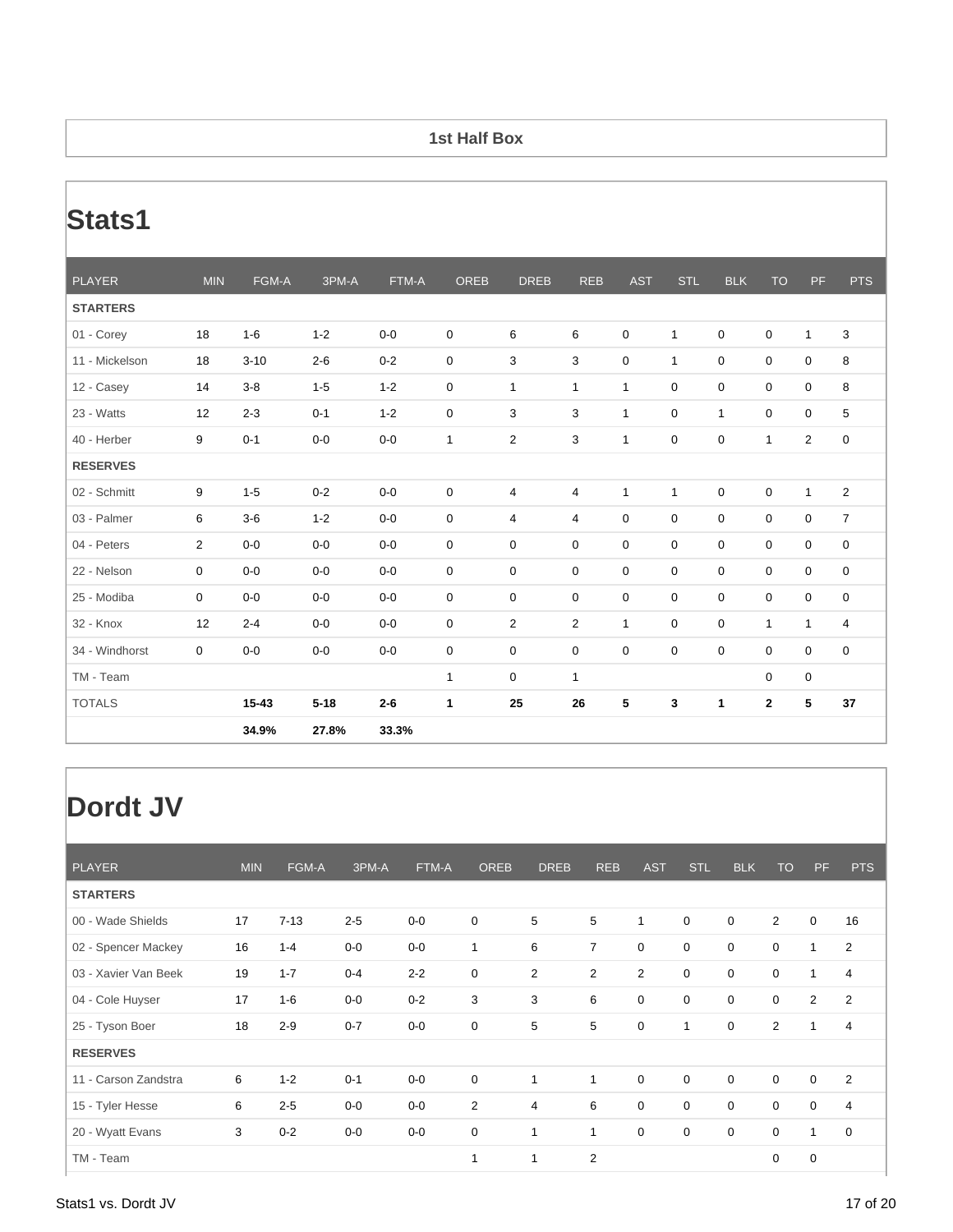| <b>TOTALS</b> | $15 - 48$ | $2 - 17$ | $2 - 4$ | 6 | 27 | 33 |  | 0 |  | 34 |
|---------------|-----------|----------|---------|---|----|----|--|---|--|----|
|               | 31.3%     | 11.8%    | 50.0%   |   |    |    |  |   |  |    |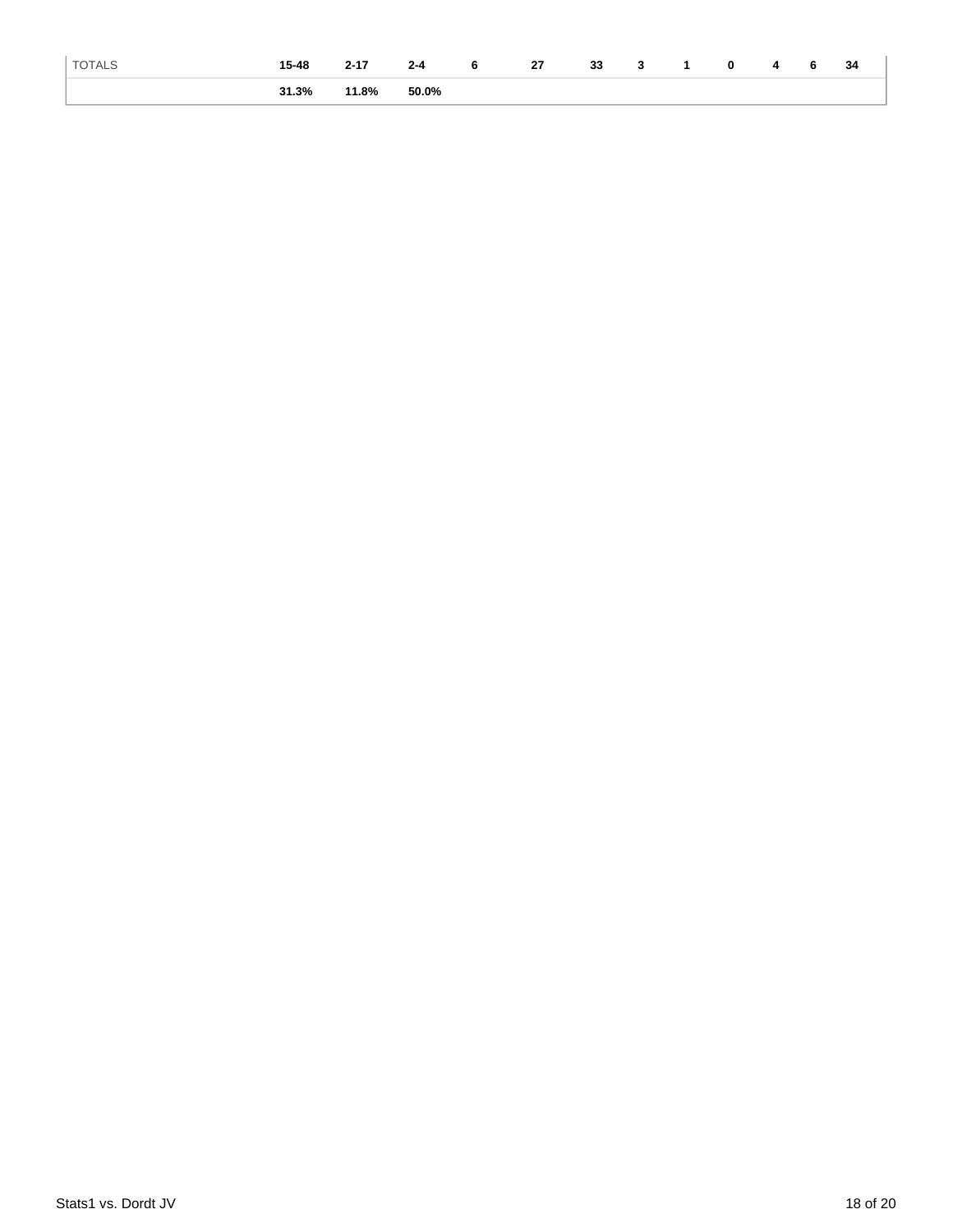#### **2nd Half Box**

# **Stats1**

| <b>PLAYER</b>   | <b>MIN</b>     | FGM-A   | 3PM-A    | FTM-A    | <b>OREB</b>    | <b>DREB</b>    | <b>REB</b>     | <b>AST</b>   | <b>STL</b>     | <b>BLK</b>   | <b>TO</b>      | PF               | <b>PTS</b>     |
|-----------------|----------------|---------|----------|----------|----------------|----------------|----------------|--------------|----------------|--------------|----------------|------------------|----------------|
| <b>STARTERS</b> |                |         |          |          |                |                |                |              |                |              |                |                  |                |
| 01 - Corey      | 14             | $2 - 3$ | $1 - 1$  | $0-0$    | $\mathbf 0$    | $\mathbf{1}$   | $\mathbf{1}$   | 0            | $\overline{2}$ | 0            | 0              | $\mathbf{1}$     | 5              |
| 11 - Mickelson  | 16             | $2 - 9$ | $1 - 5$  | $2 - 2$  | 3              | $\mathbf{1}$   | $\overline{4}$ | $\mathbf{1}$ | $\mathbf 0$    | 0            | $\mathbf{1}$   | $\mathbf{1}$     | $\overline{7}$ |
| 12 - Casey      | 13             | $2 - 7$ | $0 - 4$  | $2 - 4$  | $\mathbf{1}$   | $\mathbf 0$    | $\mathbf{1}$   | 0            | $\mathbf{1}$   | 0            | $\overline{2}$ | $\mathbf{1}$     | 6              |
| 23 - Watts      | 6              | $0 - 1$ | $0 - 1$  | $1 - 2$  | $\mathbf 0$    | $\mathbf 0$    | $\mathbf 0$    | $\mathbf 0$  | $\mathbf 0$    | 0            | 0              | $\overline{2}$   | $\mathbf{1}$   |
| 40 - Herber     | 12             | $1 - 2$ | $0-0$    | $0-0$    | $\overline{2}$ | 3              | 5              | 1            | $\mathbf 0$    | 0            | $\mathbf{1}$   | $\overline{2}$   | $\overline{2}$ |
| <b>RESERVES</b> |                |         |          |          |                |                |                |              |                |              |                |                  |                |
| 02 - Schmitt    | $\overline{7}$ | $2 - 5$ | $0 - 2$  | $0-0$    | $\mathbf{1}$   | 5              | 6              | $\mathbf 0$  | $\mathbf 0$    | $\mathbf{1}$ | $\mathbf{1}$   | $\overline{2}$   | 4              |
| 03 - Palmer     | $\overline{7}$ | $0 - 3$ | $0 - 1$  | $0-0$    | $\mathbf 0$    | $\overline{4}$ | $\overline{4}$ | 0            | $\mathbf 0$    | 0            | 0              | $\boldsymbol{0}$ | 0              |
| 04 - Peters     | 11             | $1 - 3$ | $1 - 3$  | $1 - 2$  | $\mathbf{1}$   | $\mathbf 0$    | $\mathbf{1}$   | $\mathbf{1}$ | $\mathbf 0$    | $\mathbf 0$  | $\mathbf{1}$   | $\overline{2}$   | 4              |
| 22 - Nelson     | $\overline{2}$ | $0-0$   | $0-0$    | $0-0$    | $\mathbf 0$    | $\mathbf{1}$   | $\mathbf{1}$   | $\mathbf 0$  | $\mathbf 0$    | $\mathbf 0$  | $\mathbf{1}$   | $\mathbf 0$      | 0              |
| 25 - Modiba     | $\overline{2}$ | $0-0$   | $0-0$    | $0-0$    | $\mathbf 0$    | $\mathbf{1}$   | $\mathbf{1}$   | $\mathbf 0$  | $\mathbf 0$    | $\mathbf 0$  | $\mathbf{1}$   | $\mathbf 0$      | 0              |
| 32 - Knox       | 9              | $2 - 2$ | $0-0$    | $0 - 1$  | $\mathbf 0$    | $\mathbf 0$    | $\mathbf 0$    | $\mathbf 0$  | $\mathbf 0$    | 0            | 0              | $\mathbf{1}$     | 4              |
| 34 - Windhorst  | $\overline{2}$ | $0 - 0$ | $0-0$    | $0-0$    | $\mathbf 0$    | $\mathbf 0$    | $\mathbf 0$    | $\mathbf 0$  | $\mathbf 0$    | $\mathbf 0$  | 0              | $\mathbf 0$      | $\mathbf 0$    |
| TM - Team       |                |         |          |          | $\mathbf 0$    | $\mathbf{1}$   | $\mathbf{1}$   |              |                |              | 0              | 0                |                |
| <b>TOTALS</b>   |                | 12-35   | $3 - 17$ | $6 - 11$ | 8              | 16             | 24             | 3            | 3              | 1            | 8              | 12               | 33             |
|                 |                | 34.3%   | 17.6%    | 54.5%    |                |                |                |              |                |              |                |                  |                |

## **Dordt JV**

| <b>PLAYER</b>        | <b>MIN</b>     | FGM-A    | 3PM-A   | FTM-A   | <b>OREB</b>      | <b>DREB</b> | <b>REB</b>     | <b>AST</b>       | <b>STL</b>     | <b>BLK</b>  | <b>TO</b>    | PF             | <b>PTS</b>  |
|----------------------|----------------|----------|---------|---------|------------------|-------------|----------------|------------------|----------------|-------------|--------------|----------------|-------------|
| <b>STARTERS</b>      |                |          |         |         |                  |             |                |                  |                |             |              |                |             |
| 00 - Wade Shields    | 17             | $2 - 7$  | $1 - 2$ | $1 - 2$ | 0                | 6           | 6              | $\overline{2}$   | $\mathbf{1}$   | $\mathbf 0$ | $\mathbf{1}$ | 1              | 6           |
| 02 - Spencer Mackey  | 13             | $0 - 1$  | $0 - 1$ | $4 - 6$ | $\boldsymbol{0}$ | 1           | 1              | $\mathbf{1}$     | $\mathbf 0$    | $\mathbf 0$ | $\mathbf 0$  | 3              | 4           |
| 03 - Xavier Van Beek | 20             | $6 - 10$ | $3-5$   | $0-0$   | 0                | 2           | $\overline{2}$ | $\overline{2}$   | $\overline{2}$ | $\mathbf 0$ | 2            | $\overline{2}$ | 15          |
| 04 - Cole Huyser     | 19             | $5-6$    | $0-0$   | $4 - 9$ | $\overline{2}$   | 3           | 5              | 0                | $\overline{2}$ | $\mathbf 0$ | $\mathbf{1}$ | $\mathbf 0$    | 14          |
| 25 - Tyson Boer      | 13             | $2 - 3$  | $1 - 2$ | $0 - 2$ | 0                | 2           | $\overline{2}$ | 3                | $\mathbf{1}$   | $\mathbf 0$ | $\mathbf{1}$ | $\overline{2}$ | 5           |
| <b>RESERVES</b>      |                |          |         |         |                  |             |                |                  |                |             |              |                |             |
| 11 - Carson Zandstra | $\overline{7}$ | $0-0$    | $0-0$   | $0-0$   | $\boldsymbol{0}$ | 1           | 1              | $\boldsymbol{0}$ | $\mathbf 0$    | $\mathbf 0$ | $\mathbf{1}$ | $\mathbf 0$    | $\mathbf 0$ |
| 15 - Tyler Hesse     | 8              | $0-0$    | $0-0$   | $1 - 2$ | 0                | 2           | $\overline{2}$ | $\mathbf 0$      | $\mathbf 0$    | $\mathbf 0$ | $\mathbf 0$  | 1              | 1           |
| 20 - Wyatt Evans     | 3              | $0-0$    | $0-0$   | $0-0$   | $\boldsymbol{0}$ | $\mathbf 0$ | $\mathbf 0$    | $\boldsymbol{0}$ | $\mathbf 0$    | $\mathbf 0$ | $\mathbf 0$  | $\mathbf 0$    | $\mathbf 0$ |
| TM - Team            |                |          |         |         | 0                | 2           | $\overline{2}$ |                  |                |             | $\mathbf 0$  | $\mathbf 0$    |             |